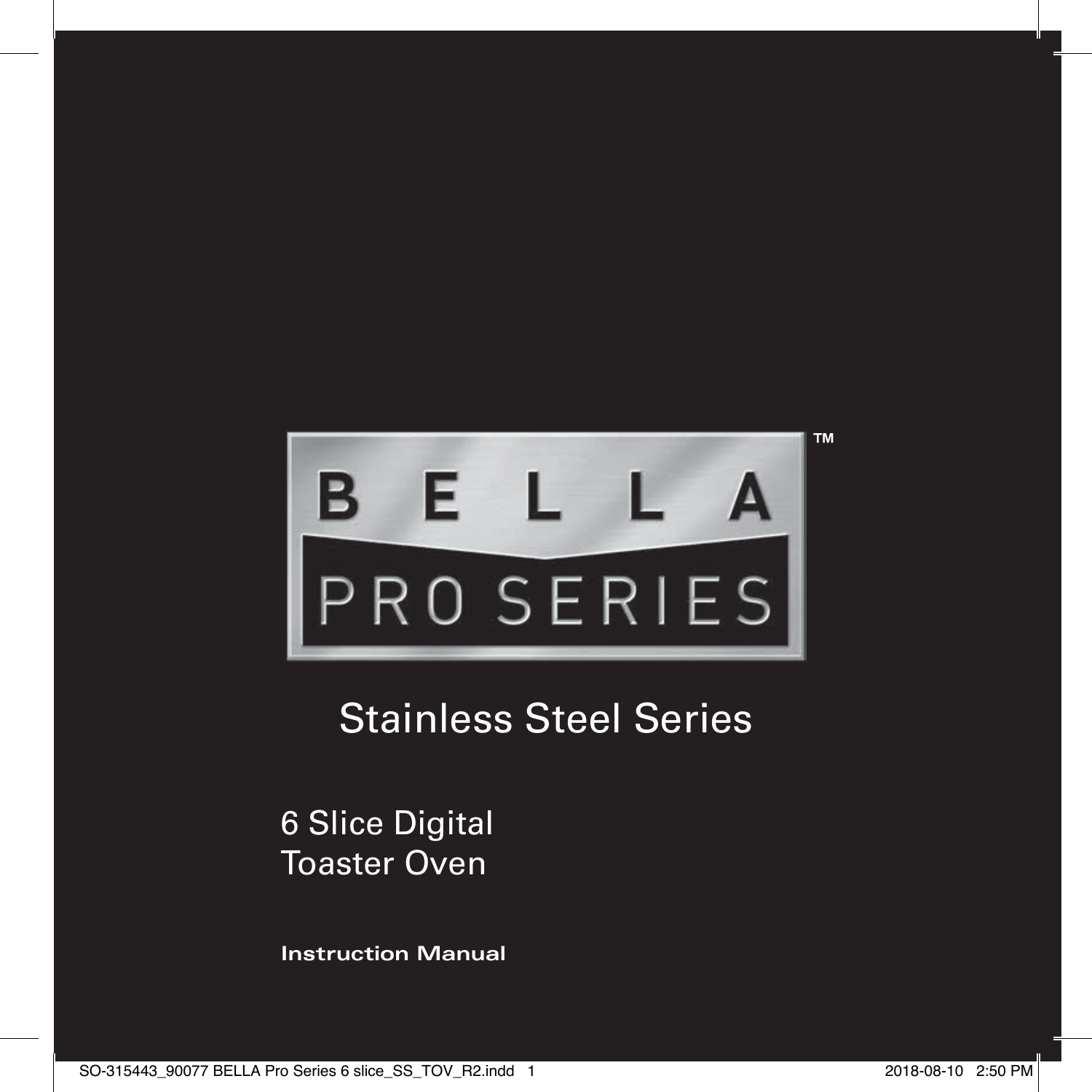

# Thank You for your purchase

Register & sign up for special announcements and trendy recipes!

Tell us what you think! Rate, review or ask us a question.

@bellahousewares.com #getinspired



# **Table of Contents**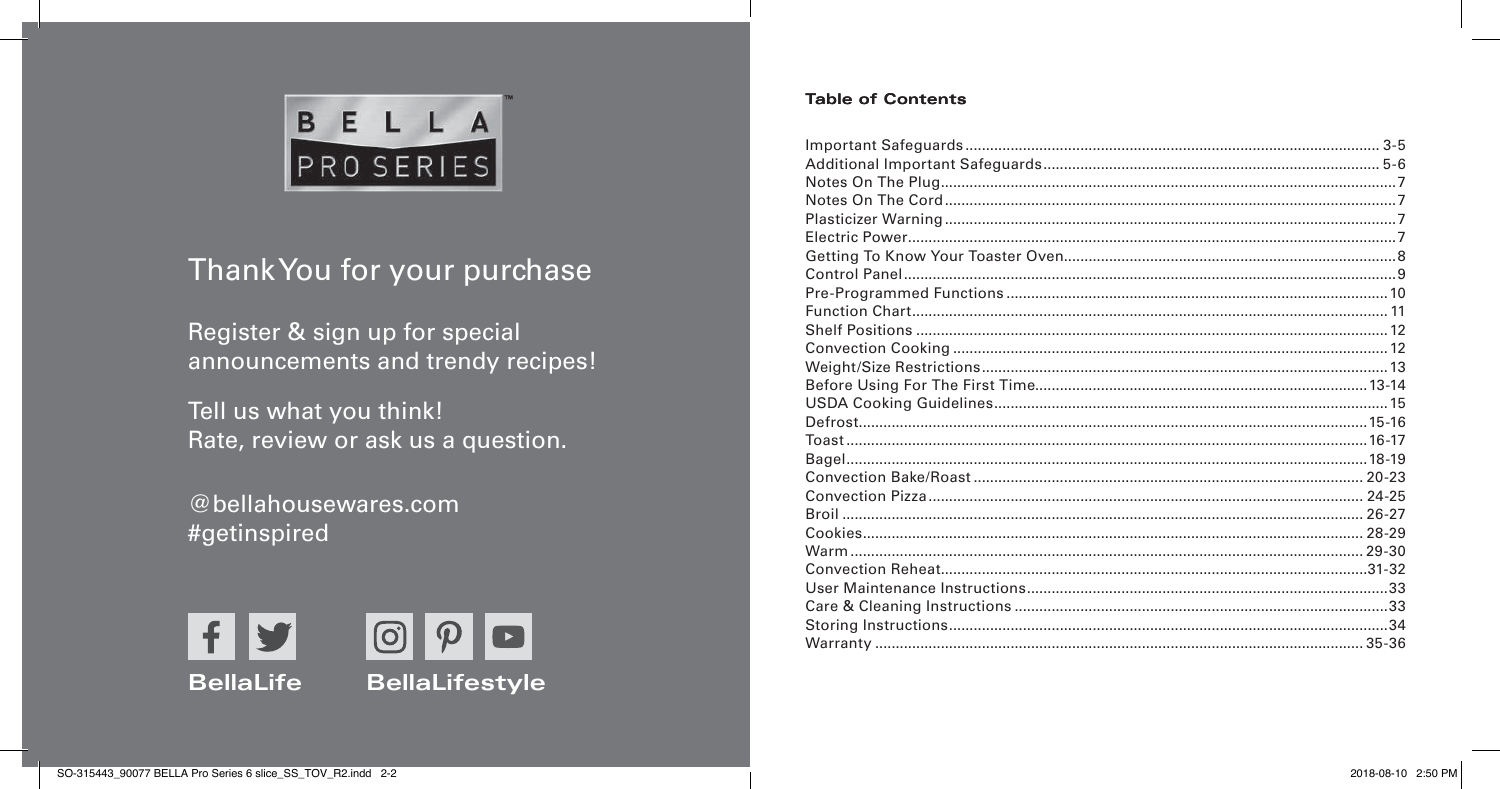# **IMPORTANT SAFEGUARDS**

When using electrical appliances, basic safety precautions should always be followed including the following:

# 1. **Read all instructions**.

- 2. Do not touch hot surfaces. Use handles or knobs.
- 3. To protect against electrical shock do not immerse cord, plugs, or appliance in water or other liquid.
- 4. This appliance is not intended for use by persons (including children) with reduced physical, sensory or mental capabilities, or lack of experience and knowledge, unless they have been given supervision or instruction concerning use of the appliance by a person responsible for their safety.
- 5. Children should be supervised to ensure that they do not play with the appliance.
- 6. Unplug from outlet when not in use and before cleaning. Allow Toaster Oven to cool before putting on or taking off parts.
- 7. Do not operate any appliance with a damaged cord or plug or after the appliance malfunctions, or has been damaged in any manner. Bring it to a qualified technician for examination, repair or electrical or mechanical adjustment.
- 8. The use of accessory attachments not recommended by the appliance manufacturer may cause injuries.
- 9. Do not use outdoors.
- 10. Do not let cord hang over edge of table or counter, or touch hot surfaces.
- 11. Do not place on or near a hot gas or electric burner, or in a heated oven.
- 12. Extreme caution must be used when moving an appliance containing hot oil or other liquids.
- 13. To disconnect, press the red START/CANCEL Button. Remove the plug from the wall outlet.
- 14. Do not use appliance for other than intended use.
- 15. Oversize foods or metal utensils must not be inserted in the Toaster Oven as they may create a fire or risk of electric shock.
- 16. A fire may occur if the Toaster Oven is covered or touching flammable material, including curtains, draperies, walls, and the like, when in operation. Do not store any item on top of the appliance when in operation.
- 17. Do not clean with metal scouring pads. Pieces can break off the pad and touch electrical parts involving a risk of electrical shock.
- 18. Extreme caution should be exercised when using containers constructed of other than metal or glass.
- 19. Do not store any materials, other than manufacturer's recommended accessories, in this Toaster Oven when not in use.
- 20. Do not place any of the following materials in the Toaster Oven: paper, cardboard, plastic, and the like.
- 21. Do not cover crumb tray or any part of the Toaster Oven with metal foil. This will cause overheating of the Toaster Oven.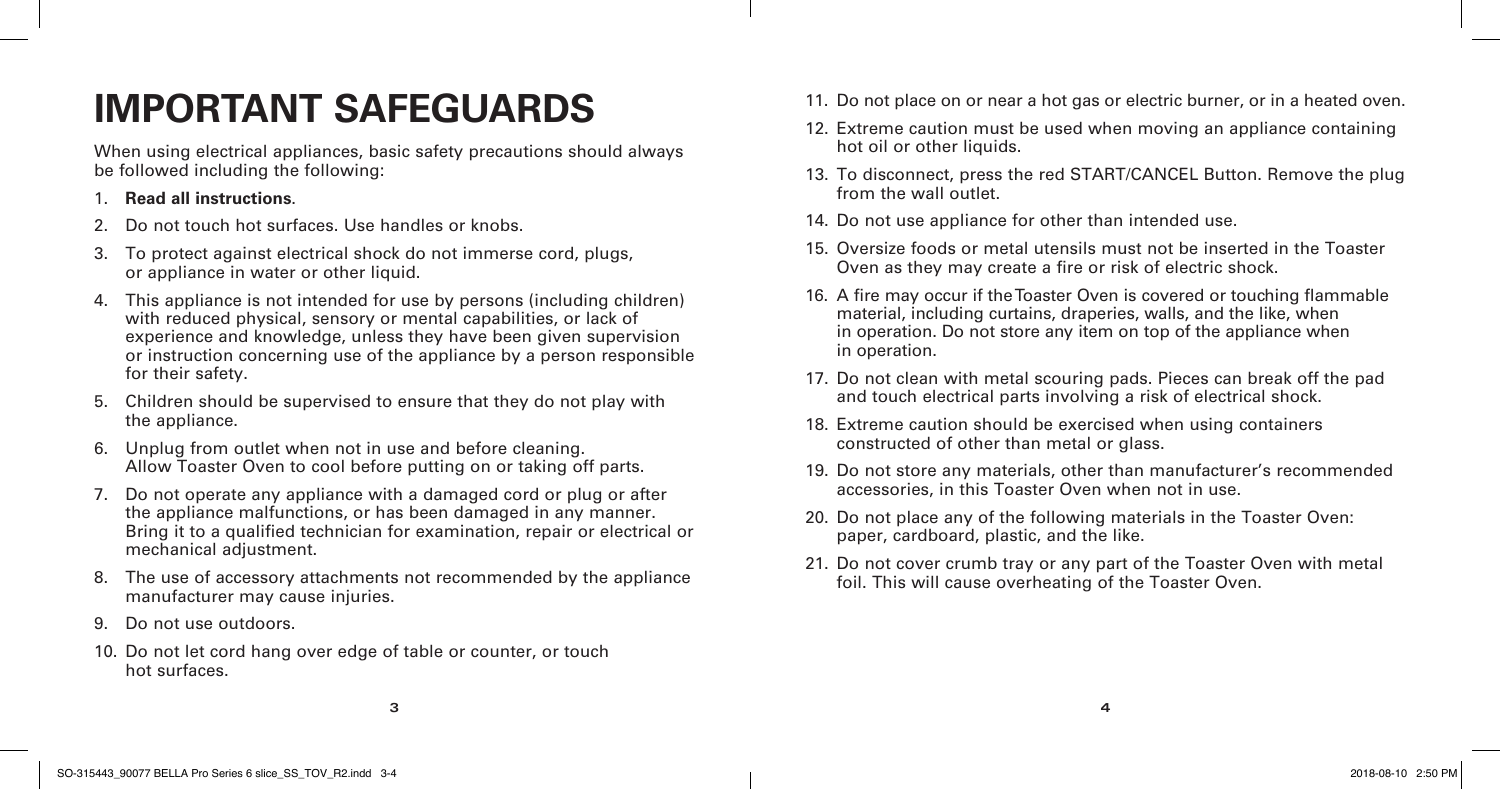- 22. Use extreme caution when removing the crumb tray or disposing of hot grease.
- 23. Do not cover the Toaster Oven with anything that would prevent steam from escaping. This may cause warping, discoloration, malfunction or even fire.

# **SAVE THESE INSTRUCTIONS FOR HOUSEHOLD USE ONLY**

# **ADDITIONAL IMPORTANT SAFEGUARDS**

**CAUTION HOT SURFACES:** This appliance generates heat and escaping steam during use. Proper precautions must be taken to prevent the risk of burns, fires, or other injury to persons or damage to property.

- 1. A person who has not read and understood all operating and safety instructions is not qualified to operate this appliance. All users of this appliance must read and understand this instruction manual before operating or cleaning this appliance.
- 2. If this appliance falls or accidentally becomes immersed in water, unplug it from the wall outlet immediately. **Do not reach into the water!**
- 3. When using this appliance, provide adequate air space above and on all sides for air circulation. Do not operate this appliance while it is touching or near curtains, wall coverings, clothing, dishtowels or other flammable materials.
- 4. To reduce the risk of fire, do not leave this appliance unattended during use.
- 5. If this appliance begins to malfunction during use, press the red START/CANCEL Button. Remove the plug from the wall outlet. Do not use or attempt to repair a malfunctioning appliance!
- 6. The cord to this appliance should only be plugged into a 120V AC electrical wall outlet.
- 7. Do not use this appliance in an unstable position.
- 8. To reduce the risk of burns or other injuries, do not touch hot surfaces. Use of protective oven mitts or gloves as well as long-handled utensils is recommended. Use the handle when removing bar assembly from inside the Toaster Oven cavity.
- 9. To reduce the risk of injury to persons or property, unplug this appliance before inserting food. Always keep the appliance unplugged from the wall outlet when not in use.
- 10. Do not attempt to dislodge food or clean the while it is plugged in or while it is still hot.
- 11. Do not attempt to use the without the bake/broil pan in the lower shelf position and the glass door closed.

**CAUTION:** Never leave the Toaster Oven unattended while in use.

# **SAVE THESE INSTRUCTIONS**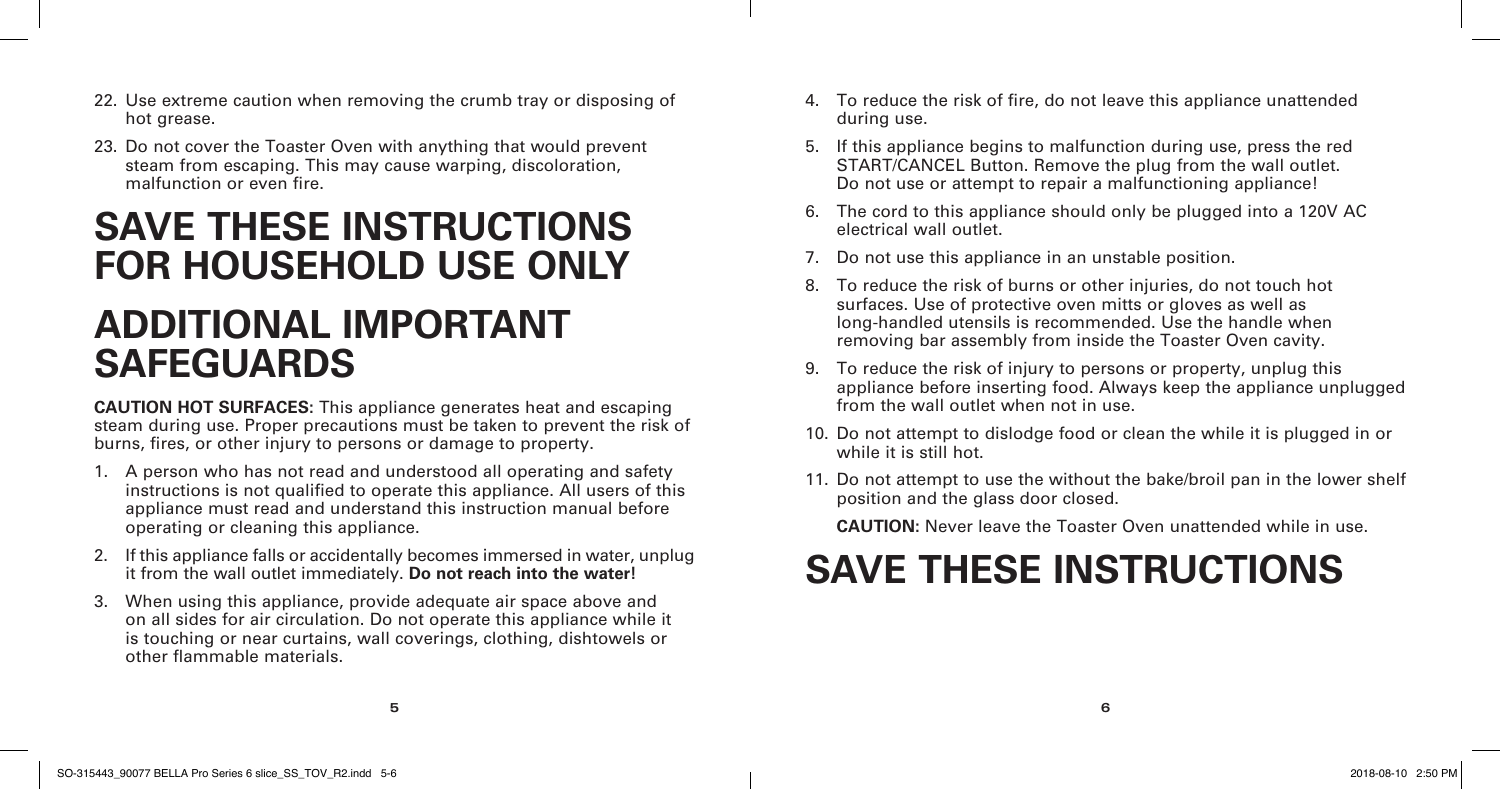# **NOTES ON THE PLUG**

This appliance has a polarized plug (one blade is wider than the other). To reduce the risk of electric shock, this plug will fit in a polarized outlet only one way. If the plug does not fit fully into the outlet, reverse the plug. If it still does not fit, contact a qualified electrician. Do not modify the plug in any way.

# **NOTES ON THE CORD**

The provided short power-supply cord (or detachable power-supply cord) should be used to reduce the risk resulting from becoming entangled in or tripping over a longer cord. An extension cord is not recommended for use with this product.

# **PLASTICIZER WARNING**

**CAUTION:** To prevent Plasticizers from migrating to the finish of the counter top or table top or other furniture, place NON-PLASTIC coasters or place mats between the appliance and the finish of the counter top or table top. Failure to do so may cause the finish to darken; permanent blemishes may occur or stains can appear.

## **ELECTRIC POWER**

If the electrical circuit is overloaded with other appliances, your appliance may not operate properly. It should be operated on a separate electrical circuit from other appliances.

#### **GETTING TO KNOW YOUR TOASTER OVEN**





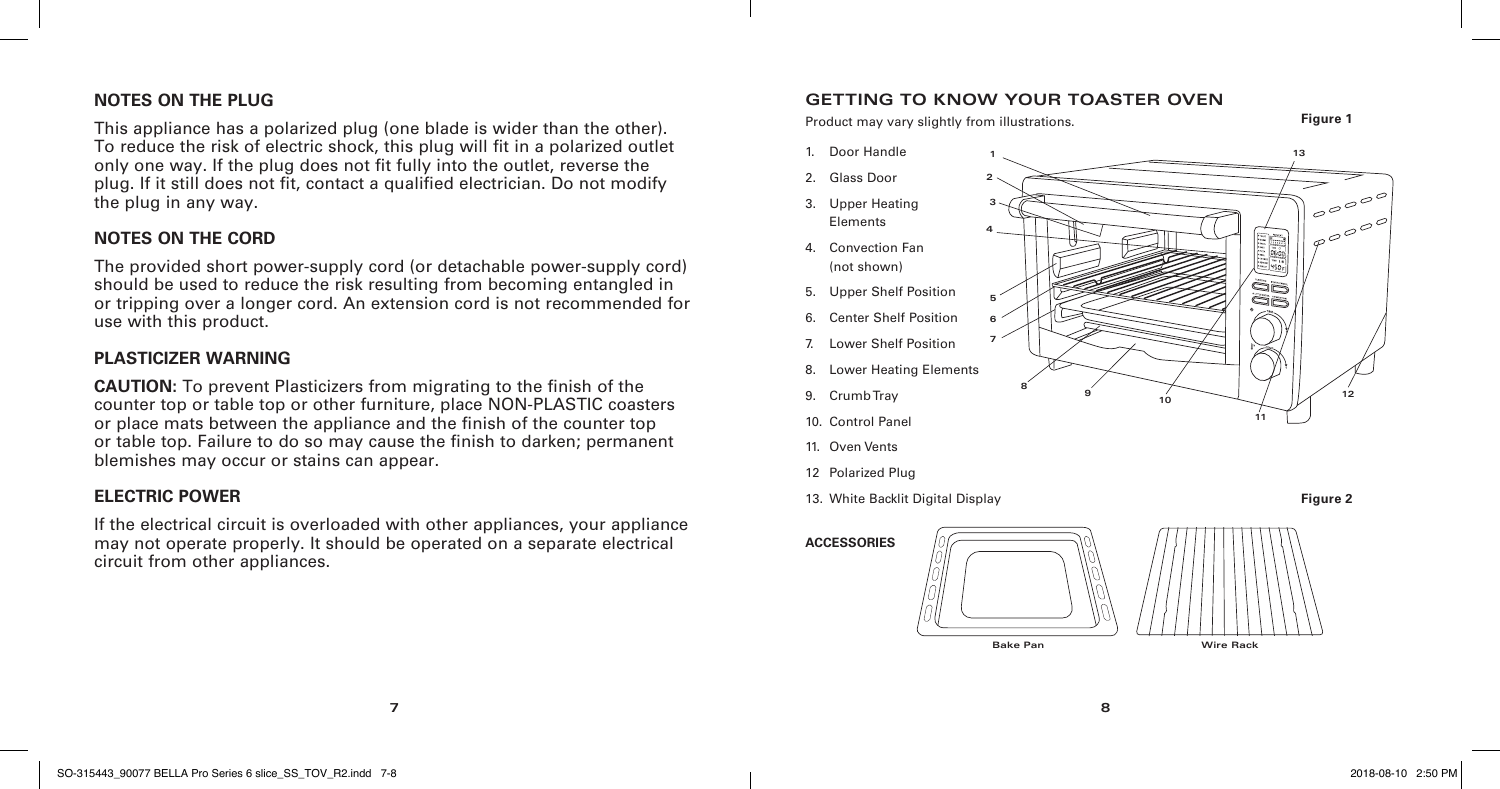# **CONTROL PANEL**

- 1. **DIGITAL DISPLAY.** When the unit is plugged in, an audible beep will sound and the backlighted screen will show active FUNCTION, toast color (1-7), cooking TIME remaining and TEMP (Temperature).
- 2. **FUNCTION** Button. Press once to advance the arrow to 10 preprogrammed cook cycles. An audible beep can be heard and the active cycle will flash, the FUNCTION button will illuminate blue every time it is pressed.
- 3. **START/CANCEL** Button. Press to START the selected function or CANCEL. The button will illuminate red to indicate the unit is ON. When the START/CANCEL button is pressed again, the unit will turn OFF and the red lighted button will flash.
- 4. **A LITTLE EXTRA** Button extends cook time after cooking cycle is completed. If you open the glass door and check for brownness, for a bit more time, press the A LITTLE EXTRA button. An audible beep can be heard as the button illuminates blue and additional TIME will be added on the digital display.
- 5. **CONVECTION** Button illuminates blue to indicate the convection fan is operating. Press the CONVECTION button to turn the fan ON or OFF.
- 6. **TIME** Control Dial. Turn to manually change times from 01:00 minute minimum to 99:00 minutes maximum. An audible beep can be heard as the TIME is changed.

**NOTE:** Some functions are preprogrammed and can only be changed within preset limits.

7. **TEMP** Control Dial. Turn to manually change temperature from 150ºF minimum to 450ºF maximum. An audible beep can be heard as the TEMP is changed.

**NOTE:** Some functions are preprogrammed and can only be changed within preset limits







# **Figure 3 PRE-PROGRAMMED FUNCTIONS**

- I. **TOAST:** High heat sears and produces deliciously crisp results. Bread, muffins, frozen waffles, frozen toaster pastries, prepared toaster foods, etc.
- 2. **WARM:** Maintains hot foods for up to 99:00 minutes.
- 3. **BAGEL:** High heat sears the topsides of bagels, while warming the insides. The BAGEL function is ideal for toasting English muffins or thick sliced specialty breads.
- 4. **CONVECTION BAKE:** Use of the convection fan seals in juices, promotes browning and may shorten cooking time without turning and basting. Bake cakes, pies, cookies, poultry, beef, pork, etc.

**NOTE:** Press the CONVECTION button to turn the convection fan OFF.

5. **CONVECTION PIZZA:** This Toaster Oven accommodates any 12-inch (or smaller) fresh or frozen pizza. Convection baking assures even pizza cooking and browning.

**NOTE:** Press the CONVECTION button to turn the convection fan OFF.

**NOTE:** Press the CONVECTION button to turn the convection fan OFF.

- 6. **BROIL:** Fish, steak, poultry, pork chops, etc.
- 7. **COOKIES:** Perfect for baking home made or prepared refrigerated cookies, biscuits, cinnamon or crescent rolls.

**NOTE:** Press the CONVECTION button to turn the convection fan OFF.

- 8. **DEFROST:** Low temperatures assist in thawing frozen foods to be cooked in the toaster oven
- 9. **CONVECTION REHEAT:** Reheat leftovers using convection fan for even warming without browning.

**NOTE:** Press the CONVECTION button to turn the convection fan OFF.

**NOTE:** This model is equipped with a cooling fan that runs during the cooking process to cool internal electronic components. It is normal for this fan to continue to run for an extended period of time, even when the oven is off.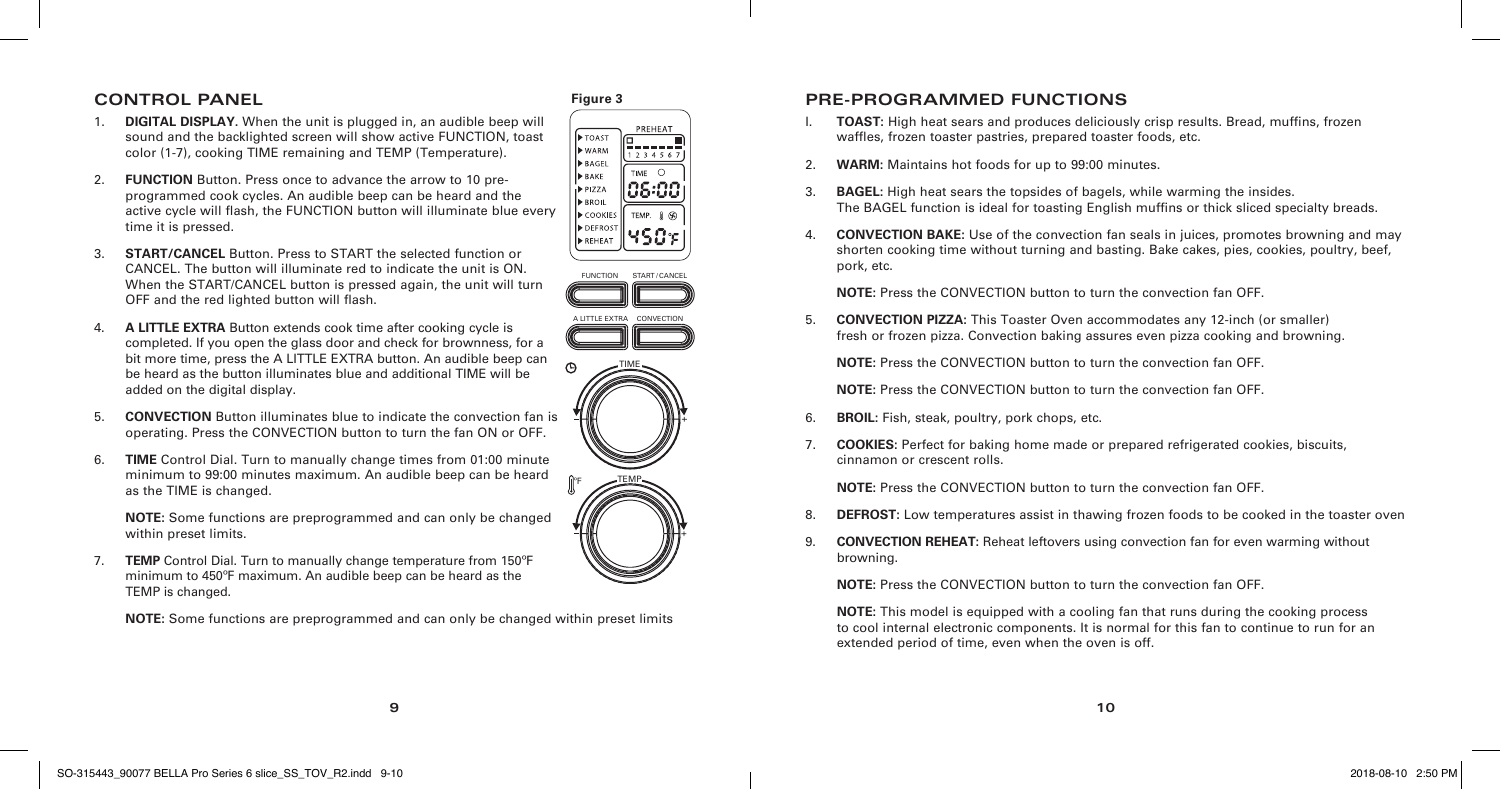#### **FUNCTION CHART**

| <b>Function</b> | Time (Min)     |                 | <b>Temp (Farenheit)</b> |                               | A little | Convection                 |
|-----------------|----------------|-----------------|-------------------------|-------------------------------|----------|----------------------------|
|                 | <b>Default</b> | Adjustable      | <b>Default</b>          | Adjustable                    | Extra    |                            |
| Toast           | Shade 4        | Shade 1-7       | $450^\circ$             |                               | 00:40    | <b>OFF</b>                 |
| Bagel           | Shade 4        | Shade 1-7       | $450^\circ$             |                               | 00:40    | <b>OFF</b>                 |
| <b>Bake</b>     | 30:00          | $01:00 - 99:00$ | $350^\circ$             | $170^{\circ}$ - $450^{\circ}$ | 05:00    | ON                         |
| Pizza           | 16:00          | $01:00 - 60:00$ | $450^\circ$             | $350^{\circ}$ - $450^{\circ}$ | 02:00    | ON                         |
| <b>Broil</b>    | 10:00          | $01:00 - 60:00$ | $450^\circ$             |                               | 02:00    | <b>OFF</b><br>$(Default)*$ |
| Cookies         | 11:00          | $01:00 - 60:00$ | $350^\circ$             | $170^{\circ} - 450^{\circ}$   | 02:00    | ON                         |
| Defrost         | 30:00          | $01:00 - 60:00$ | $150^\circ$             |                               | 05:00    | <b>OFF</b><br>(Default)*   |
| Warm            | 90:00          | $01:00 - 99:00$ | $170^\circ$             | $150^{\circ} - 200^{\circ}$   | 10:00    | <b>OFF</b><br>$(Default)*$ |
| Reheat          | 15:00          | $01:00 - 60:00$ | $350^\circ$             | $170^{\circ} - 450^{\circ}$   | 05:00    | <b>OFF</b><br>$(Default)*$ |

\* Press the CONVECTION button to turn the fan ON

**NOTE:** When the functions BAKE, PIZZA, COOKIES and WARM are selected, the Toaster Oven requires few minutes to pre-heat to reach the optimum temperature. Once the function is selected the text PRE-HEAT will appear on the screen and the unit will begin pre-heating. The timer will begin to count down only after pre-heat is completed. After the desired temperature is achieved, 3 beeps will sound and the text will disappear from the screen and the unit will continue to cook in the selected function.

#### **SHELF POSITIONS**

**NOTE:** Certain foods may require different shelf positions depending on the recipe, size, amount of food to be cooked and personal taste. Use the following information as a guide only.

- 1. There are 3 height positions that the wire rack or the bake/broil pan may be inserted.
- 2. Use the upper shelf position for the BROIL function.
- 3. The center shelf position is commonly used for TOAST, BAGEL, PIZZA and COOKIE functions.
- 4. Use the lower shelf position for BAKE, ROAST, REHEAT and WARM functions.

**WARNING:** Never set the bake/broil pan directly onto the lower heating elements.

# **CONVECTION COOKING**

Convection cooking circulates heated air throughout the Toaster Oven cavity to maintain uniform temperature around the food. This constant, gentle airflow promotes browning and seals in juices when cooking meats. Due to the efficiency of using a convection fan, cooking time may be shortened.

- As a general rule, baked goods require a lower temperature when using a convection fan than cooking in a convectional oven. Lower the temperature by 25°F to a minimum of 300°F when baking cakes, pies, cookies, and bread.
- Follow package instructions for time and temperature when cooking convenience foods.
- Check food about 3/4 way through cooking cycle and adjust time or temperature if necessary.
- CONVECTION cooking is the default setting on the BAKE, PIZZA, COOKIES and REHEAT functions. Turn the convection fan OFF at any time by pressing the blue CONVECTION button.
- CONVECTION cooking is available for all functions except TOAST and BAGEL by pressing the CONVECTION button.
- Use oven-proof baking dishes, roasting pans, pizza pans or cookie sheets with very low sides, and place on the center of the wire rack to allow maximum airflow.
- Do not cover foods with metal foil or any other type of lid for maximum airflow.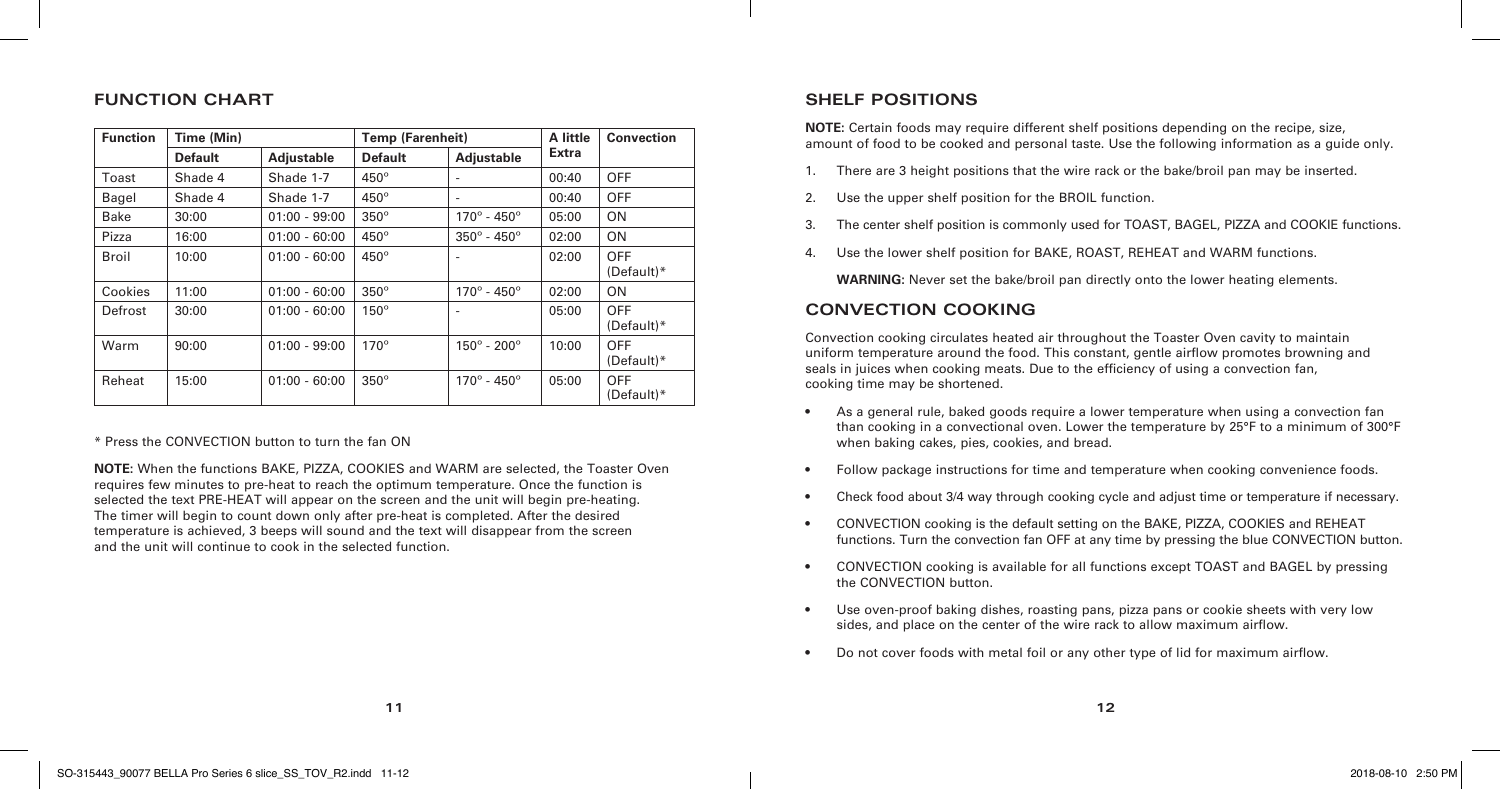#### **WEIGHT/SIZE RESTRICTIONS**

#### **WARNING:**

- Food cooked on the must be no wider than 9 inches and must fit comfortably in the Toaster Oven without touching either the lower or the upper heating elements.
- The Toaster Oven can cook up to a 4 lb. chicken or turkey and up to a 4 lb. roast.
- We suggest that you periodically check the cooking progress with a meat thermometer.

**CAUTION:** To prevent injury when utilizing the pause and serve feature, replace carafe within 30 seconds after removing during the brewing process.

## **BEFORE USING FOR THE FIRST TIME**

**CAUTION:** To protect against electric shock, do not immerse the Toaster Oven or allow cord to come into contact with water or other liquids.

- 1. Read all operating instructions carefully.
- 2. Carefully unpack the Toaster Oven and accessories, removing all packaging materials. Remove any labels from the outer surfaces.
- 3. Place your Toaster Oven on a level surface such as a countertop or table. Be sure the sides, back, and top of the Toaster Oven are at least 4 inches away from any walls, cabinets, or objects on the counter or table.
- 4. To avoid scratching, marring, or discoloration, do not store anything on top of the Toaster Oven during operation.
- 5. Wash the wire rack, bake/broil pan, and crumb tray in warm, soapy water. Rinse and dry thoroughly before placing in the Toaster Oven.
- 6. Do not use abrasive cleaners.
- 7. To ensure that the Toaster Oven is free from oils used in manufacturing, it is necessary to operate the unit once, empty.
- 8. Make sure the crumb tray is in place in the bottom of the Toaster Oven.
- 9. Plug into a 120V AC electrical wall outlet. A long audible beep will sound; 3 blue buttons and the red START/CANCEL button will flash once; the digital display will illuminate as the function arrow points to a flashing TOAST; the BROWNING control will flash at 4, the medium setting. If no buttons are pressed within 60 seconds, the digital display will turn OFF as the Toaster Oven rests in standby mode. Press any button. The digital display will illuminate.
- 10. Press the FUNCTION button until the arrow points to a flashing BAKE. Turn the TEMP control dial to 400ºF. The default 30:00 minutes will be displayed.
- 11. Press the START/CANCEL button; the button will illuminate red indicating the Toaster Oven is ON. The Toaster Oven will pre-heat and then count down. This will burn off any residue or oils on the oven or heating elements.
- 12. At the end of the 30:00 minutes, the TIMER control will display 00:00, 3 audible beeps can be heard and the Toaster Oven will turn OFF. The Toaster Oven is ready for use.

**CAUTION:** Appliance surfaces are hot during and after use. Always wear protective, insulated oven mitts on hands when touching a hot Toaster Oven.

**NOTE:** The Toaster Oven will not operate until the START/CANCEL button is pressed.

**NOTE:** Press the red START/CANCEL button at any time to turn the Toaster Oven OFF. If no buttons are pressed within 30 seconds, the digital display will turn OFF as the Toaster Oven rests in standby mode.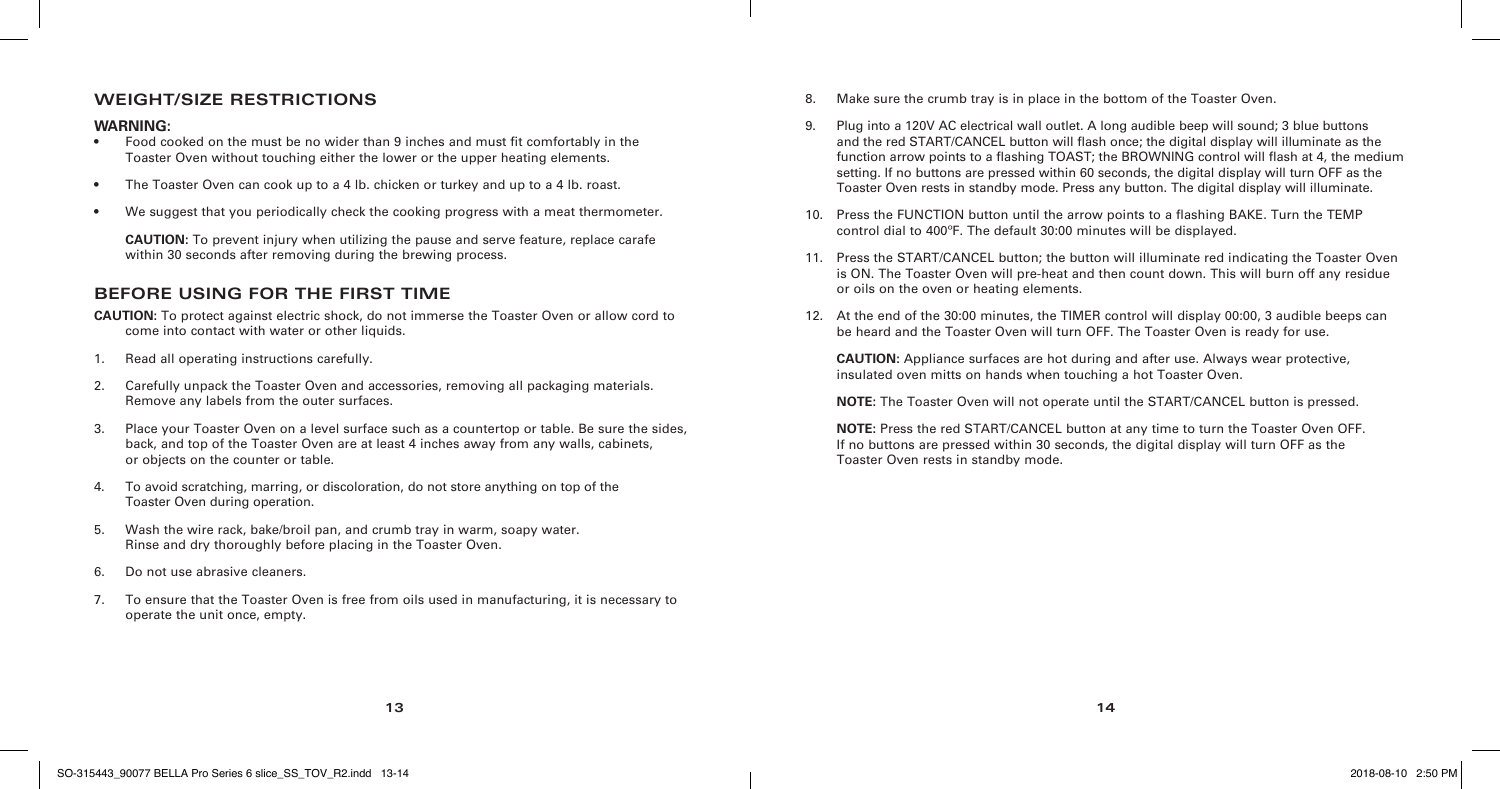# **USDA COOKING GUIDELINES**

A meat thermometer should always be used to gauge internal temperature. The thermometer should be inserted into thickest portion of roast away from bones or fatty areas.

The United States Department of Agriculture recommends that meat and poultry be cooked to the following internal temperatures to be sure any harmful bacteria has been killed. Ground turkey and chicken should be cooked to an internal temperature of 165°F and ground beef, veal, lamb and pork be cooked to an internal temperature of 160°F. Chicken and turkey should be cooked to an internal temperature of 170°F for white meat and 180°F for dark meat. Goose and duck should be cooked to an internal temperature of 180°F. Fresh beef, veal and lamb, etc. should be cooked to an internal temperature of at least 145°F. Fresh pork should be cooked to an internal temperature of at least 160°F. When re-heating meat and poultry products, they should also be cooked to an internal temperature of 165°F.

# **DEFROST**

Use the DEFROST function when thawing frozen foods to be cooked in the Toaster Oven.

- 1. Slide the bake/broil rack into the center shelf position.
- 2. Plug into a 120V AC electrical wall outlet. The digital display will illuminate. Press the FUNCTION button until the arrow points to a flashing DEFROST; the default TIME 30:00 minutes and TEMP 150ºF will be displayed.
- 3. To adjust the TIME, turn the TIME control dial to a minimum of 01:00 minute and a maximum of 60:00 minutes. The TEMP is fixed at 150ºF and cannot be changed as higher temperatures may cause incomplete thawing.
- 4. Press the START/CANCEL button; the button will illuminate red indicating the Toaster Oven is ON. DEFROST will appear on the display, TIME will count down.

**NOTE:** Press the CONVECTION button at any time to turn the fan ON.

**CAUTION:** As soon as the START/CANCEL button is pressed, and the Toaster Oven is turned ON, both the top and the lower heating elements may cycle ON and OFF to maintain temperature for the entire cooking time.

**CAUTION:** Use care not to place anything on top of the Toaster Oven. Do not touch the Toaster Oven or any part of the Toaster Oven without wearing oven mitts.

**NOTE:** Press the red START/CANCEL button at any time to turn the Toaster Oven OFF.

5. When the TIMER control displays 00:00, 3 audible beeps can be heard and the Toaster Oven will turn OFF.

**NOTE:** If no buttons are pressed within 30 seconds, the digital display will turn OFF as the Toaster Oven rests in standby mode.

6. Open the glass door and check to see if food is thoroughly defrosted. For a bit more time, press the A LITTLE EXTRA button. An audible beep can be heard as the button illuminates blue, and defrost TIME on the display is extended 05:00 minutes.

# **TOAST**

- 1. Make sure the crumb tray is clean and in place in the bottom of the Toaster Oven.
- 2. Open the glass door. Slide the wire rack into the center shelf position and arrange bread or food on the wire rack. Close the glass door.
- 3. Plug into a 120V AC electrical wall outlet. The digital display will illuminate as the function arrow points to a flashing TOAST; the BROWNING control will flash at 4, the medium setting. If a lighter browning color is desired, turn the TIME control dial counter-clockwise and for a darker browning color, turn the dial clockwise until the desired setting is displayed.

| Desired Browning | <b>Browning Setting</b> |
|------------------|-------------------------|
| Light            | or                      |
| Medium           | 4. b<br>۰υ.             |
| Dark             | 6 or                    |

**NOTE:** If bread or toaster food is frozen, increase browning setting by 1.

4. Press the START/CANCEL button; the button will illuminate red indicating the Toaster Oven is ON. TOAST will appear on the display, TIME will count down.

**CAUTION:** As soon as the START/CANCEL button is pressed, the Toaster Oven will turn ON. Both the top and the lower heating elements may cycle ON and OFF to maintain temperature for the entire cooking time.

**CAUTION:** Use care not to place anything on top of the Toaster Oven. Do not touch the Toaster Oven or any part of the Toaster Oven without wearing oven mitts.

**NOTE:** Press the red START/CANCEL button at any time to turn the Toaster Oven OFF.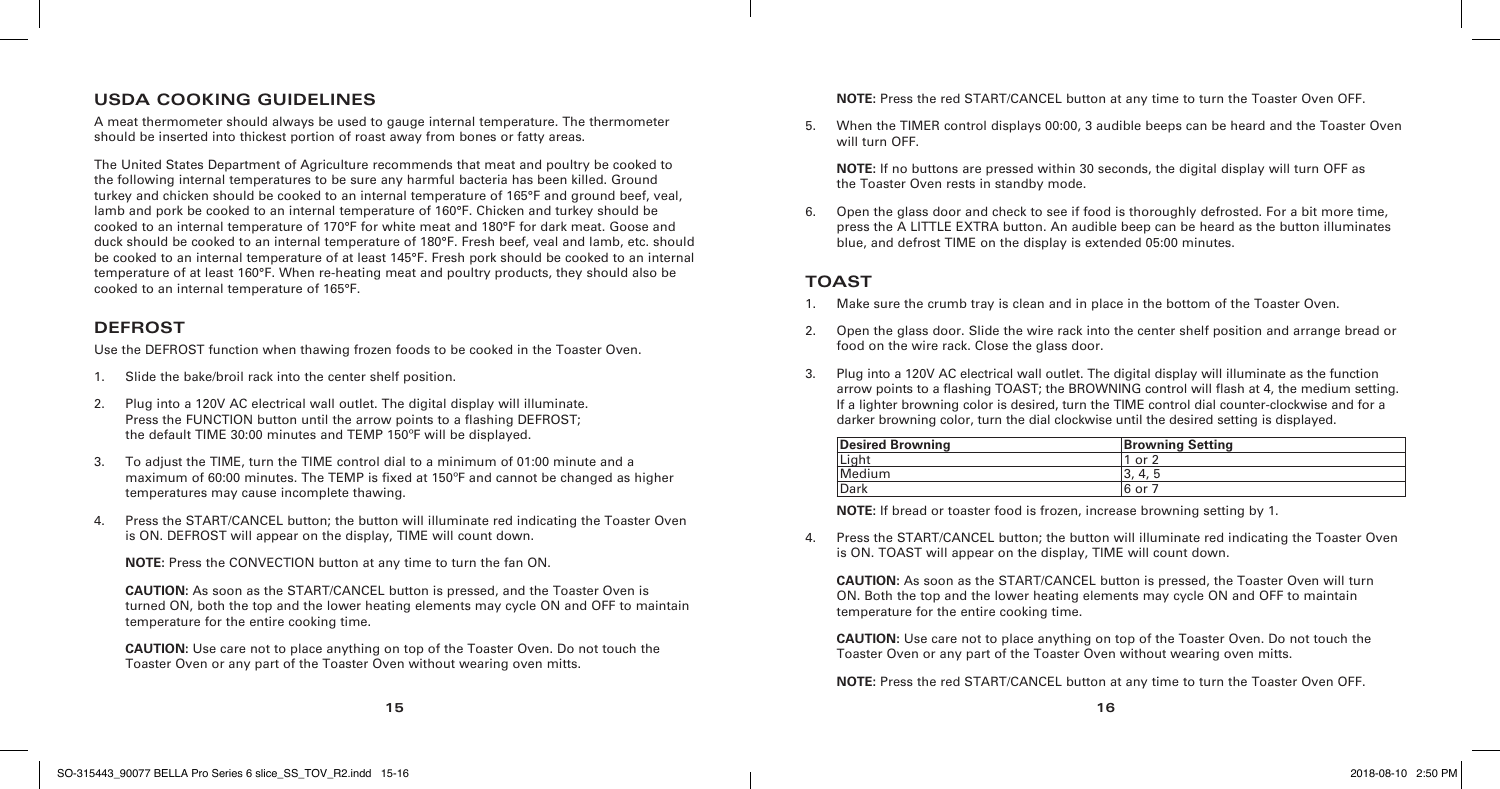- 5. When the TIMER control displays 00:00, 3 audible beeps can be heard and the Toaster Oven will turn OFF.
- 6. Open the glass door and check for toasting progress. For a bit more time, press the A LITTLE EXTRA button. An audible beep can be heard as the button illuminates blue, and cook TIME on the display is extended 00:40 seconds.
- 7. When you are satisfied with the toast color, wear protective oven mitts to pull the wire rack out from the Toaster Oven. Be careful when removing toast from the back of the wire rack. The inside of the Toaster Oven is very hot. Close glass door.
- 8. Unplug unit and allow to cool before cleaning.

#### **WARNING: DO NOT LEAVE THE TOASTER OVEN UNATTENDED WHILE TOASTING.**

9. Unplug when not in use.

#### **HINTS FOR TOAST**

- Remove all protective wrappings from food before placing in Toaster Oven. Follow toaster food directions.
- Frozen and heavy bread require a longer time setting (e.g. bagels and English muffins).

**NOTE:** Use extra caution when using this Toaster Oven for toasting pastry items with runny-type frosting or open fillings.

- When toasting more than one slice of bread, use slices of similar size, thickness and freshness.
- Stale bread, thin bread or sweet bread products, such as tea cakes and fruit loaf, brown much more quickly than ordinary bread, so they should be toasted for less time.
- For best results, clean crumb tray frequently.

# **BAGEL**

Use the BAGEL function to toast English muffins or thick sliced specialty breads which require only the top side to be toasted.

- 1. Make sure the crumb tray is clean and in place in the bottom of the Toaster Oven.
- 2. Open the glass door. Slide the wire rack into the center shelf position and arrange bagels, English muffins or toaster food cut-side-up on the wire rack. (See Figure 4.) Close the glass door.
- 3. Plug into a 120V AC electrical wall outlet. The digital display will illuminate.
- 4. Press the FUNCTION button until the arrow points to a flashing BAGEL; the BROWNING control will flash at 4, the medium setting. If a lighter browning color is desired, turn the TIME control dial counter-clockwise and for a darker browning color, turn the dial clockwise until the desired setting is displayed.

| <b>Desired Browning</b> | <b>Browning Setting</b> |
|-------------------------|-------------------------|
| Light                   | or                      |
| Medium                  | 4.<br>J.                |
| Dark                    | 6 or                    |

**NOTE:** If bread or toaster food is frozen, increase browning setting by 1.

5. Press the START/CANCEL button; the button will illuminate red indicating the Toaster Oven is ON. BAGEL will appear on the display, TIME will count down.

**CAUTION:** As soon as the START/CANCEL button is pressed, the Toaster Oven will turn ON. Both the top and the lower heating elements may cycle ON and OFF to maintain temperature for the entire cooking time.

**CAUTION:** Use care not to place anything on top of the Toaster Oven. Do not touch the Toaster Oven or any part of the Toaster Oven without wearing oven mitts.

**NOTE:** Press the red START/CANCEL button at any time to turn the Toaster Oven OFF.

6. When the TIMER control displays 00:00, 3 audible beeps can be heard and the Toaster Oven will turn OFF.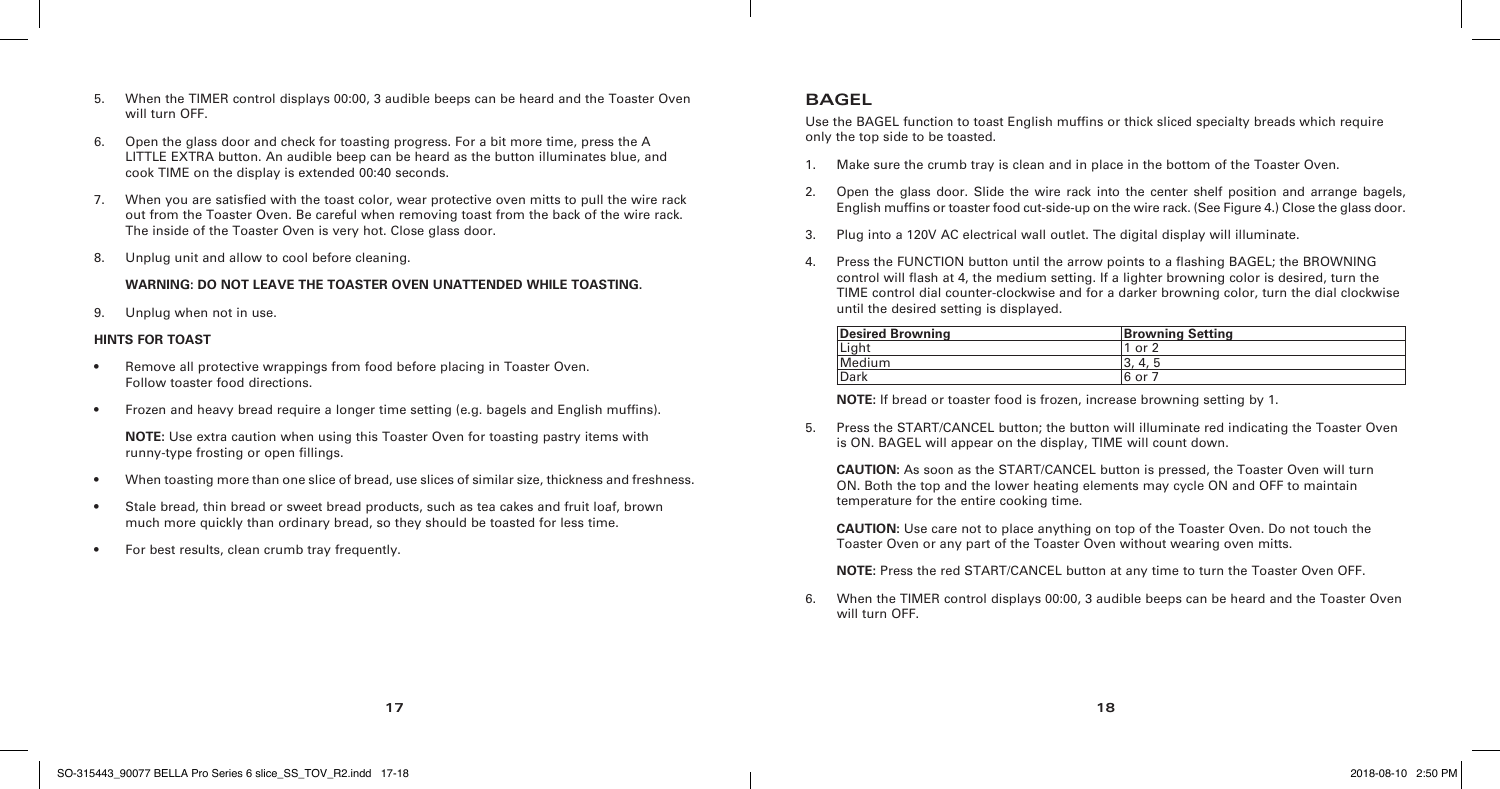- 7. Open the glass door and check for toasting progress. For a bit more time, press the EXTRA TIME button. An audible beep can be heard as the button illuminates blue, and cook TIME on the display is extended 00:40 seconds.
- 8. When you are satisfied with the toast color, wear protective oven mitts to pull the wire rack out from the Toaster Oven. Be careful when removing toast from the back of the wire rack. The inside of the Toaster Oven is very hot. Close glass door.
- 9. Unplug unit and allow to cool before cleaning.

#### **WARNING: DO NOT LEAVE THE TOASTER OVEN UNATTENDED WHEN USING THE BAGEL FUNCTION.**

10. Unplug when not in use.

#### **HINTS FOR BAGEL**

- Remove all protective wrappings from food before placing in Toaster Oven. Follow toaster food directions.
- The BAGEL function offers a darker browning to accommodate bagels and English muffins, thicker and denser slices of bread.



- **WARNING:** Use extra caution when toasting pastry items with runny-type frosting or open fillings.
- When toasting more than one bagel, use halves of similar size, thickness and freshness.
- Stale bagels, thin bagels or sweet bread products, such as tea cakes and fruit loaf, brown much more quickly than ordinary bread, so reduce toasting time.
- For best results, clean crumb tray frequently.

# **CONVECTION BAKE/ROAST**

Use BAKE or CONVECTION BAKE to bake casseroles, cakes, cookies, pies, biscuits or your favorite recipe according to package or recipe instructions. ROAST is a term often applied when using the BAKE or CONVECTION BAKE function to cook meats.

**NOTE:** Please read previous section entitled "Convection Cooking" for additional information.

**CAUTION:** NEVER use roasting bags or plastic containers in the Toaster Oven.

**CAUTION:** Do not use glass covers on baking pans. If using a glass or glass-ceramic baking container, make sure it is at least 1 inch away from the upper heating element.

- 1. Make sure the crumb tray is in place in the bottom of the Toaster Oven.
- 2. Open the glass door. If you choose to use your own baking dish, slide the wire rack onto the center or lower shelf position. Carefully center baking dish directly on wire rack and close the glass door.

**CAUTION:** Make sure the baking dish is at least 1 inch away from the upper heating element.

- 3. You may use the bake/broil pan alone to bake foods such as biscuits, cookies, or hot appetizers.
- 4. To ROAST meats or fish, place the wire rack, feet side down, into the bake/broil pan to create the bake/broil assembly. Place meats or fish onto the bake/broil assembly. Juices and/or fat will drip into the pan and decrease spattering while roasting.
- 5. Plug into a 120V AC electrical wall outlet. The digital display will illuminate. Press the FUNCTION button until the arrow points to a flashing BAKE; the default TIME 30:00 minutes and TEMP 350ºF will be displayed.
- 6. Adjust the TIME and TEMP according to recipe instructions. Turn the TIME control dial to a minimum of 01:00 minute and a maximum of 99:00 minutes. Turn the TEMP control dial to adjust from 170ºF to 450ºF.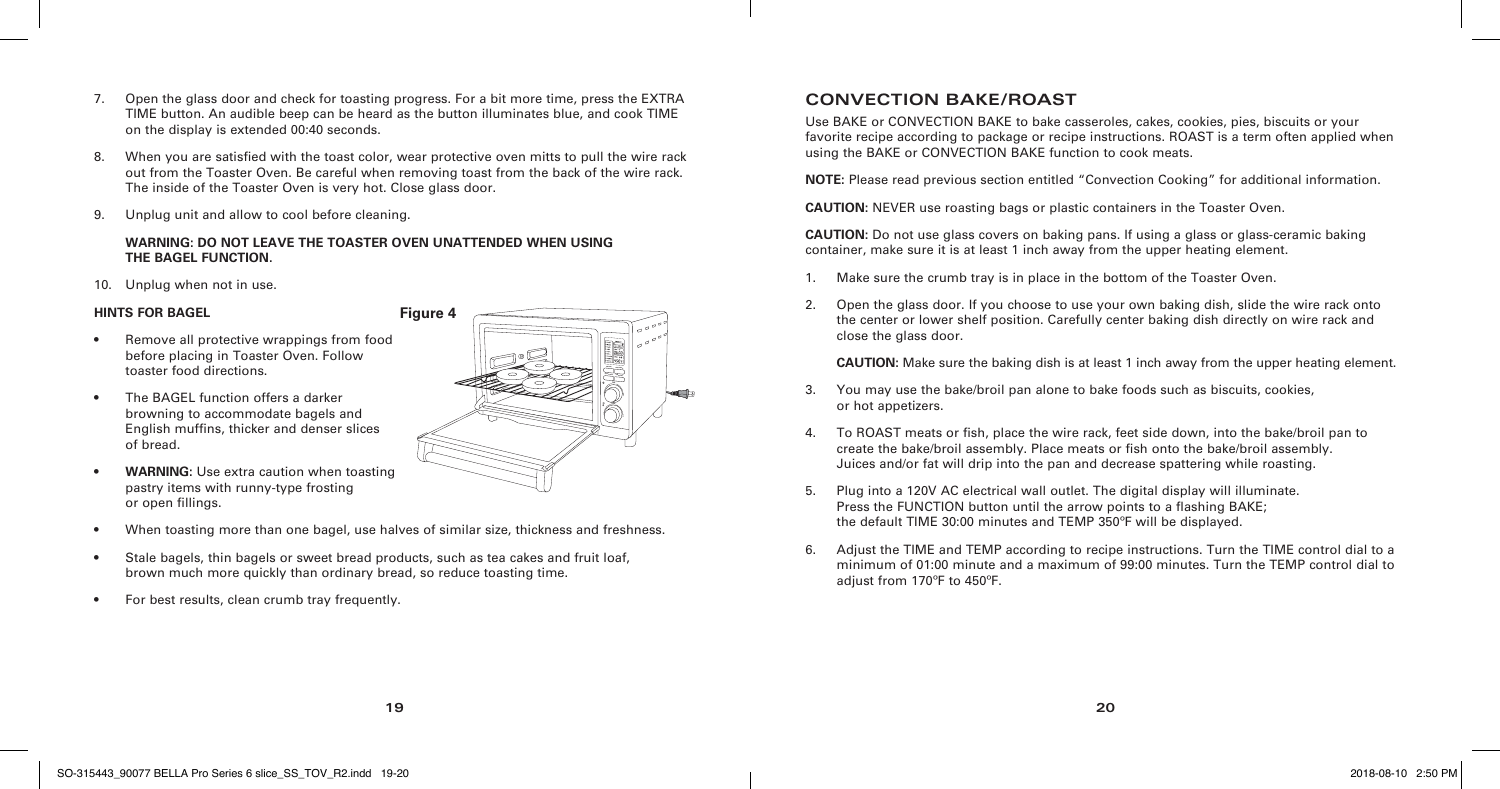7. Press the START/CANCEL button; the button will illuminate red indicating the Toaster Oven is ON. The CONVECTION button will illuminate blue indicating the fan is ON. BAKE will appear on the display, TIME will count down.

**NOTE:** When the BAKE function is selected, the Toaster Oven requires few minutes to preheat to reach the optimum temperature. Once the function is selected the text PRE-HEAT will appear on the screen and the unit will begin pre-heating. After the desired temperature is achieved, 3 beeps will sound and the text will disappear from the screen and the unit will continue to cook in the selected function.

**NOTE:** Press the blue CONVECTION button at any time to turn the fan OFF.

**CAUTION:** As soon as the START/CANCEL button is pressed, and the Toaster Oven is turned ON, both the top and the lower heating elements may cycle ON and OFF to maintain temperature for the entire cooking time.

**CAUTION:** Use care not to place anything on top of the Toaster Oven. Do not touch the Toaster Oven or any part of the Toaster Oven without wearing oven mitts.

**NOTE:** Press the red START/CANCEL button at any time to turn the Toaster Oven OFF.

8. When the TIMER control displays 00:00, 3 audible beeps can be heard and the Toaster Oven will turn OFF.

**NOTE:** If no buttons are pressed within 30 seconds, the digital display will turn OFF as the Toaster Oven rests in standby mode.

- 9. Open the glass door and check for brownness. For a bit more time, press the A LITTLE EXTRA button. An audible beep can be heard as the button illuminates blue, and cook TIME on the display is extended 05:00 minutes.
- 10. When you are satisfied with the baked or roasted food, wear protective oven mitts and pull the wire rack out from the Toaster Oven. Be careful when removing foods from the back of the wire rack. The inside of the Toaster Oven is very hot. Close glass door.
- 11. Unplug unit and allow to cool before cleaning.

#### **WARNING: DO NOT LEAVE THE TOASTER OVEN UNATTENDED WHILE CONVECTION BAKING OR ROASTING.**

12. Unplug when not in use and allow the Toaster Oven to cool completely before cleaning.

#### **HINTS FOR COOKING CONTAINERS**

- The bake/broil pan included with the Toaster Oven is suitable for cooking items such as cookies, rolls, biscuits, nachos and hot appetizers.
- A variety of standard baking dishes, such as casseroles, any 8" or 9" round or square cake pan, a 12-cup muffin pan, 1 and 2 quart round, square, or rectangular casserole dishes may be used for cooking many different foods.
- Choose bakeware made of either metal or glass/ceramic without lids.
- Dark or dull pans absorb heat faster; foods will bake more rapidly and crust will brown more easily than in shiny bake pans.
- Check package directions on the container or contact the ovenware manufacturer to determine the container's suitability for use in a Toaster Oven.
- Do not use oven roasting bags in this Toaster Oven, as they may come in contact with the heating elements.

#### **HINTS FOR CONVECTION BAKE**

- When using CONVECTION BAKE, lower the bake recipe temperature by 25°F to a minimum of 300°F when baking cakes, pies, cookies, and bread.
- When baking, the shelf position used will depend on the size of the food being prepared. It is important to place your food as close to the center of the Toaster Oven as possible to ensure even cooking.
- Dark or dull pans absorb heat faster; foods will bake more rapidly and crust will brown more easily than in shiny bake pans.
- Choose bakeware made of metal, ovenproof glass, and ceramic.
- Check package directions to determine if the container is suitable for use in a conventional or toaster oven.

**CAUTION:** Allow at least 1" air space between the top of the container and the upper heating elements. Never use glass lids on glass or metal bakeware. If a lid is necessary, cover tightly with aluminum foil.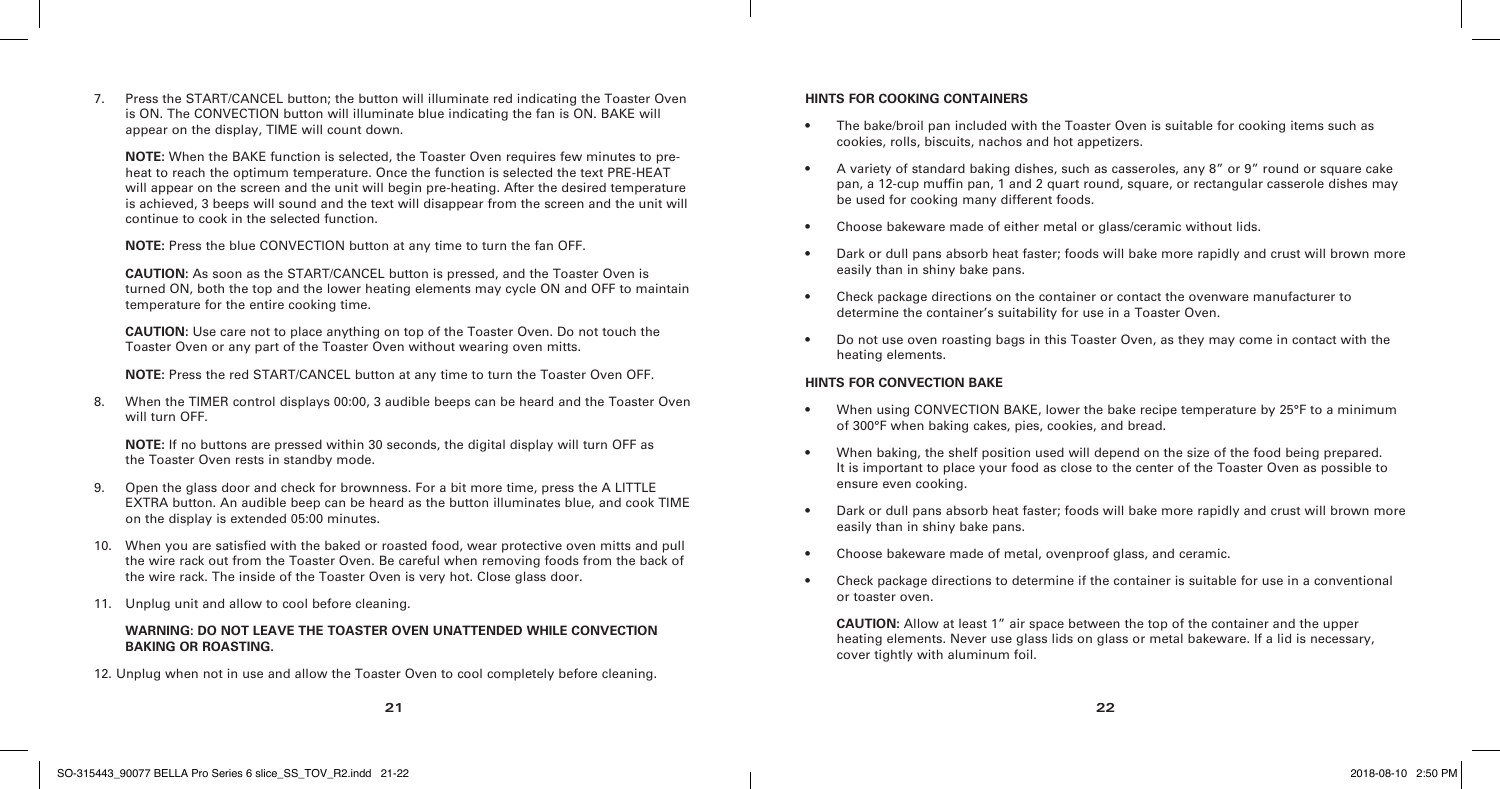#### **HINTS FOR CONVECTION ROAST**

- **IMPORTANT!** Consult the USDA Cooking Guidelines section of this instruction manual before cooking begins. Always test meat using an accurate cooking thermometer.
- A meat thermometer inserted into the center of the meat should always be used to ensure desired doneness.
- Cook to 5 to 10 degrees below desired doneness (internal temperature). Allow meat to stand 15 to 20 minutes before serving. The temperature will continue to rise while standing.
- CONVECTION ROAST large, tender cuts of meat and poultry. Seasoning prior to cooking adds to the flavor and the aroma during cooking.
- A layer of fat on the top of the roast promotes better browning and provides natural basting.
- To speed up browning, brush lean cuts of meat, chicken and fish with oil, margarine or melted butter
- When roasting meats with a high fat content, the bake/broil pan may fill with grease before cooking is completed. Carefully remove the bake/broil pan assembly using oven mitts and empty. Replace for continued roasting.
- Place meat (fat side up) or food to be cooked into a bake pan. If desired, turn over half-way through BAKE/ROAST time.

#### **CONVECTION PIZZA**

**NOTE:** Please read previous section entitled "Convection Cooking" for additional information.

Your Toaster Oven can accommodate a 12-inch fresh or frozen pizza.

- 1. Make sure the crumb tray is in place in the bottom of the Toaster Oven.
- 2. When cooking prepared pizza, fresh or frozen, remove all packaging, including cardboard, plastic, paper, or other flammable materials before placing the pizza in the Toaster Oven. When baking fresh pizza, use a lightly oiled pizza pan sprinkled with cornmeal to make removing the baked pizza easier.

**WARNING:** Place bake pan below the wire rack in lowest position as melted cheese and other ingredients may fall onto the heating elements and create a potential fire risk.

3. Depending on the depth of the pizza, slide the wire rack or bake/broil assembly into the center or lower shelf position. Carefully center pizza pan directly on the wire rack and close the glass door.

**CAUTION:** Make sure the pizza is at least 1 inch away from the upper heating element.

- 4. Plug into a 120V AC electrical wall outlet. The digital display will illuminate. Press the FUNCTION button until the arrow points to a flashing PIZZA; the default TIME 16:00 minutes and TEMP 450ºF will be displayed.
- 5. Adjust the TIME and TEMP according to recipe instructions. Turn the TIME control dial to a minimum of 01:00 minute and a maximum of 60:00 minutes. Turn the TEMP control dial to adjust from 350ºF to 450ºF.
- 6. Press the START/CANCEL button; the button will illuminate red indicating the Toaster Oven is ON. The CONVECTION button will illuminate blue indicating the fan is ON. PIZZA will appear on the display, TIME will count down.

**NOTE:** When the PIZZA function is selected, the Toaster Oven requires few minutes to preheat to reach the optimum temperature. Once the function is selected the text PRE-HEAT will appear on the screen and the unit will begin pre-heating. After the desired temperature is achieved, 3 beeps will sound and the text will disappear from the screen and the unit will continue to cook in the selected function.

**NOTE:** Press the blue CONVECTION button at any time to turn the fan OFF.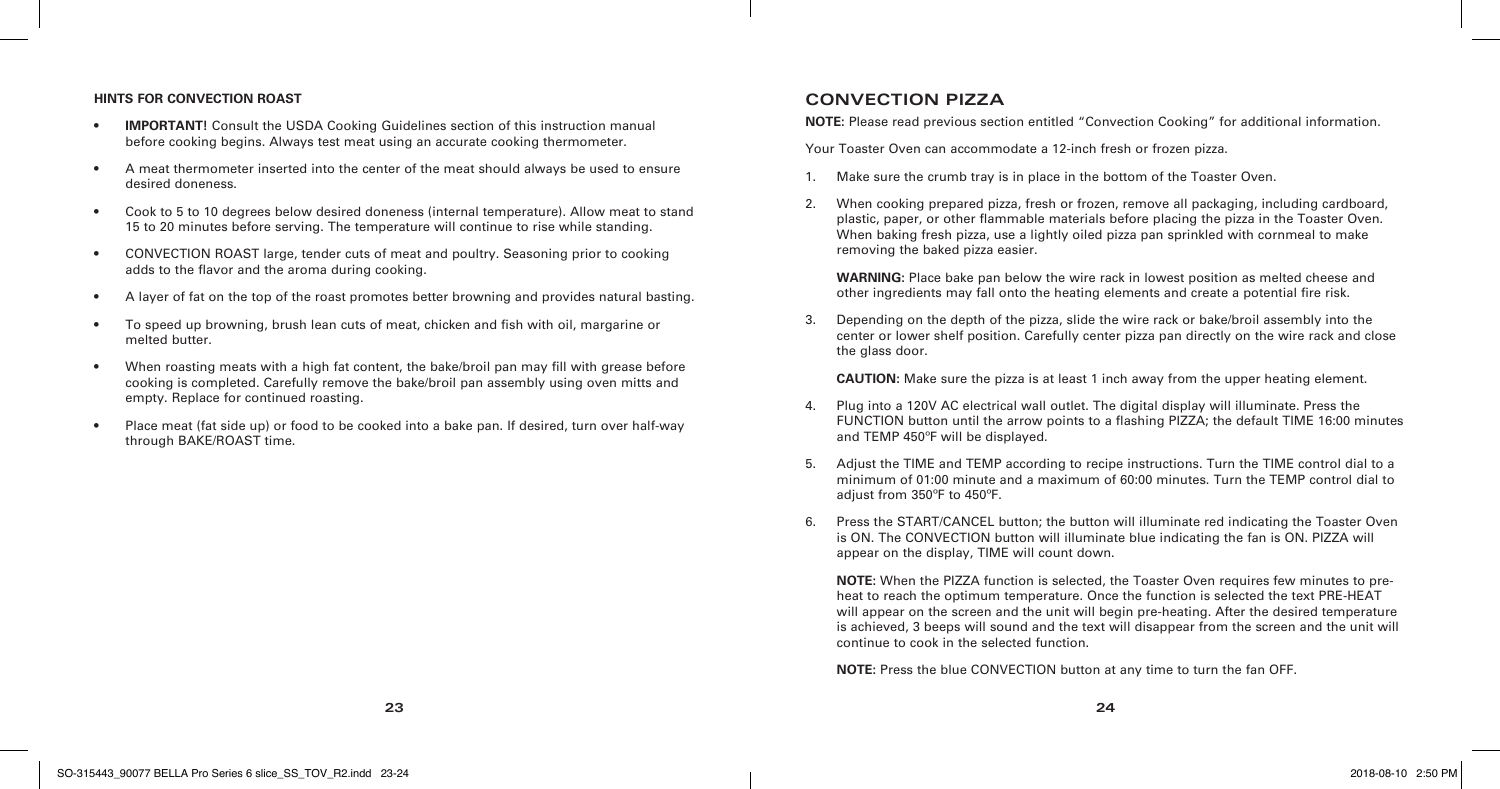**CAUTION:** As soon as the START/CANCEL button is pressed, and the Toaster Oven is turned ON, both the top and the lower heating elements may cycle ON and OFF to maintain temperature for the entire cooking time.

**CAUTION:** Use care not to place anything on top of the Toaster Oven. Do not touch the Toaster Oven or any part of the Toaster Oven without wearing oven mitts.

**NOTE:** Press the red START/CANCEL button at any time to turn the Toaster Oven OFF.

7. When the TIMER control displays 00:00, 3 audible beeps can be heard and the Toaster Oven will turn OFF.

**NOTE:** If no buttons are pressed within 30 seconds, the digital display will turn OFF as the Toaster Oven rests in standby mode.

- 8. Open the glass door and check for brownness. For a bit more time, press the A LITTLE EXTRA button. An audible beep can be heard as the button illuminates blue, and cook TIME on the display is extended 02:00 minutes.
- 9. When you are satisfied with the baked pizza, wear protective oven mitts to pull the wire rack out from the Toaster Oven. Be careful when removing foods from the back of the wire rack. The inside of the Toaster Oven is very hot. Close glass door.
- 10. Unplug unit and allow to cool before cleaning.

#### **WARNING: DO NOT LEAVE THE TOASTER OVEN UNATTENDED WHILE BAKING PIZZA**.

11. Unplug when not in use and allow the Toaster Oven to cool completely before cleaning.

#### **HINTS FOR PIZZA**

**NOTE:** If package directions do not list convection cooking times, lower the TEMP 25ºF and monitor cooking progress carefully.

The versatility of this digital Toaster Oven allows you to cook a wide variety of pizzas: fresh or frozen pizza; thin crust, stuffed or deep dish perfectly every time.

• Use the TIME and TEMP controls for consistent and precision baking results.

# **BROIL**

BROIL is used to cook tender cuts of meats or marinated meats, fish and some fruits and vegetables. Cooking time is determined by the desired doneness and the distance between the food and the element.

**NOTE:** Turn food halfway through cooking time. To speed up browning, brush lean cuts of meat, chicken and fish with oil or melted butter.

- 1. To BROIL meats, poultry or fish, place the wire rack, feet side down, into the bake/broil pan to create the bake/broil assembly. Place meats or fish onto the bake/broil assembly. Juices and/or fat will drip into the pan and decrease spattering while broiling.
- 2. Make sure the crumb tray is in place in the bottom of the Toaster Oven.
- 3. Open the glass door. Slide the bake/broil assembly into the upper shelf position. Close the glass door.
- 4. Plug into a 120V AC electrical wall outlet. The display will illuminate. Press the FUNCTION button until the arrow points to a flashing BROIL; the default TIME 10:00 will be displayed.
- 5. Adjust the TIME and TEMP according to recipe instructions. Turn the TIME control dial to a minimum of 01:00 minute and a maximum of 60:00 minutes. The temperature is fixed at 450ºF.
- 6. Press the START/CANCEL button; the button will illuminate red indicating the Toaster Oven is ON. BROIL will appear on the display, TIME will count down.

**NOTE:** Press the CONVECTION button at any time to turn the fan ON.

**CAUTION:** As soon as the START/CANCEL button is pressed, and the Toaster Oven is turned ON, both the top and the lower heating elements may cycle ON and OFF to maintain temperature for the entire cooking time.

**CAUTION:** Use care not to place anything on top of the Toaster Oven. Do not touch the Toaster Oven or any part of the Toaster Oven without wearing oven mitts.

**NOTE:** Press the red START/CANCEL button at any time to turn the Toaster Oven OFF.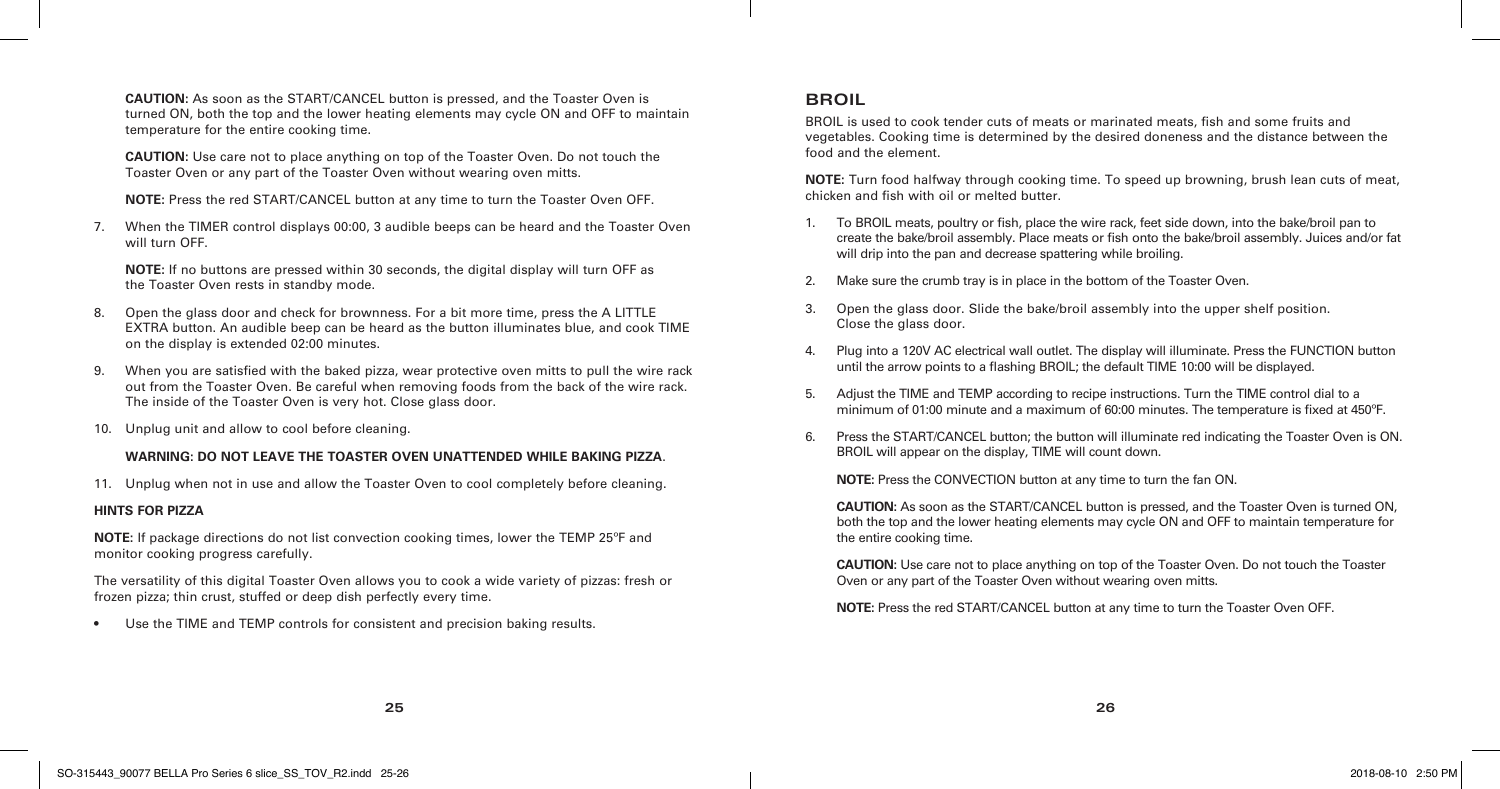7. When the TIMER control displays 00:00, 3 audible beeps can be heard and the Toaster Oven will turn OFF.

**NOTE:** If no buttons are pressed within 30 seconds, the digital display will turn OFF as the Toaster Oven rests in standby mode.

- 8. Open the glass door and check for brownness. For a bit more time, press the A LITTLE EXTRA button. An audible beep can be heard as the button illuminates blue, and cook TIME on the display is extended 02:00 minutes.
- 9. When you are satisfied with the baked or roasted food, wear protective oven mitts to pull the wire rack out from the Toaster Oven. Be careful when removing foods from the back of the wire rack. The inside of the Toaster Oven is very hot. Close glass door.
- 10. Unplug unit and allow to cool before cleaning.

#### **WARNING: DO NOT LEAVE THE TOASTER OVEN UNATTENDED WHILE BROILING.**

11. Unplug when not in use and allow the Toaster Oven to cool completely before cleaning.

#### **HINTS FOR BROIL/CONVECTION BROIL**

- The Toaster Oven defaults to BROIL. If you would prefer to CONVECTION BROIL, press the CONVECTION button to turn the fan ON.
- Convection Broiling is used for thinner, tender cuts of meats.
- Marinated meats and fish should be dried before broiling.
- Broiling time is determined by the desired doneness and the distance between the food and the upper heating elements.
- NEVER place aluminum foil on top of the bake/broil pan. This traps grease and can cause a fire.
- Trim excess fat from meat and score edges to prevent curling.
- Thaw frozen meats and fish before broiling.
- ALWAYS pat meat dry to reduce smoke and promote brownness during broiling.

### **COOKIES**

The Toaster Oven's flexibility and pinpoint accuracy makes it perfect for baking a wide variety of cookie types - fresh, refrigerated or frozen cookie doughs can all be used to produce fabulous results.

**NOTE:** For example, frozen cookie dough may need additional baking time. The amount of dough per cookie or the thickness of the cookie many also vary the cooking time.

- 1. Slide the cookie-filled bake/broil rack into the center shelf position.
- 2. Plug into a 120V AC electrical wall outlet. The digital display will illuminate. Press the FUNCTION button until the arrow points to a flashing COOKIES; the default TIME 11:00 minutes and TEMP 350ºF will be displayed.
- 3. Adjust the TIME and TEMP according to recipe instructions. Turn the TIME control dial to a minimum of 01:00 minute and a maximum of 60:00 minutes. Turn the TEMP control dial to adjust from 170ºF to 450ºF.
- 4. Press the START/CANCEL button; the button will illuminate red indicating the Toaster Oven is ON. COOKIES will appear on the display, TIME will count down. The CONVECTION button will illuminate blue indicating the fan is on.

**NOTE:** When the COOKIES function is selected, the Toaster Oven requires few minutes to pre-heat to reach the optimum temperature. Once the function is selected the text PRE-HEAT will appear on the screen and the unit will begin pre-heating. After the desired temperature is achieved, 3 beeps will sound and the text will disappear from the screen and the unit will continue to cook in the selected function.

**NOTE:** Press the CONVECTION button at any time to turn the fan OFF.

**CAUTION:** As soon as the START/CANCEL button is pressed, and the Toaster Oven is turned ON, both the top and the lower heating elements may cycle ON and OFF to maintain temperature for the entire cooking time.

**CAUTION:** Use care not to place anything on top of the Toaster Oven. Do not touch the Toaster Oven or any part of the Toaster Oven without wearing oven mitts.

**NOTE:** Press the red START/CANCEL button at any time to turn the Toaster Oven OFF.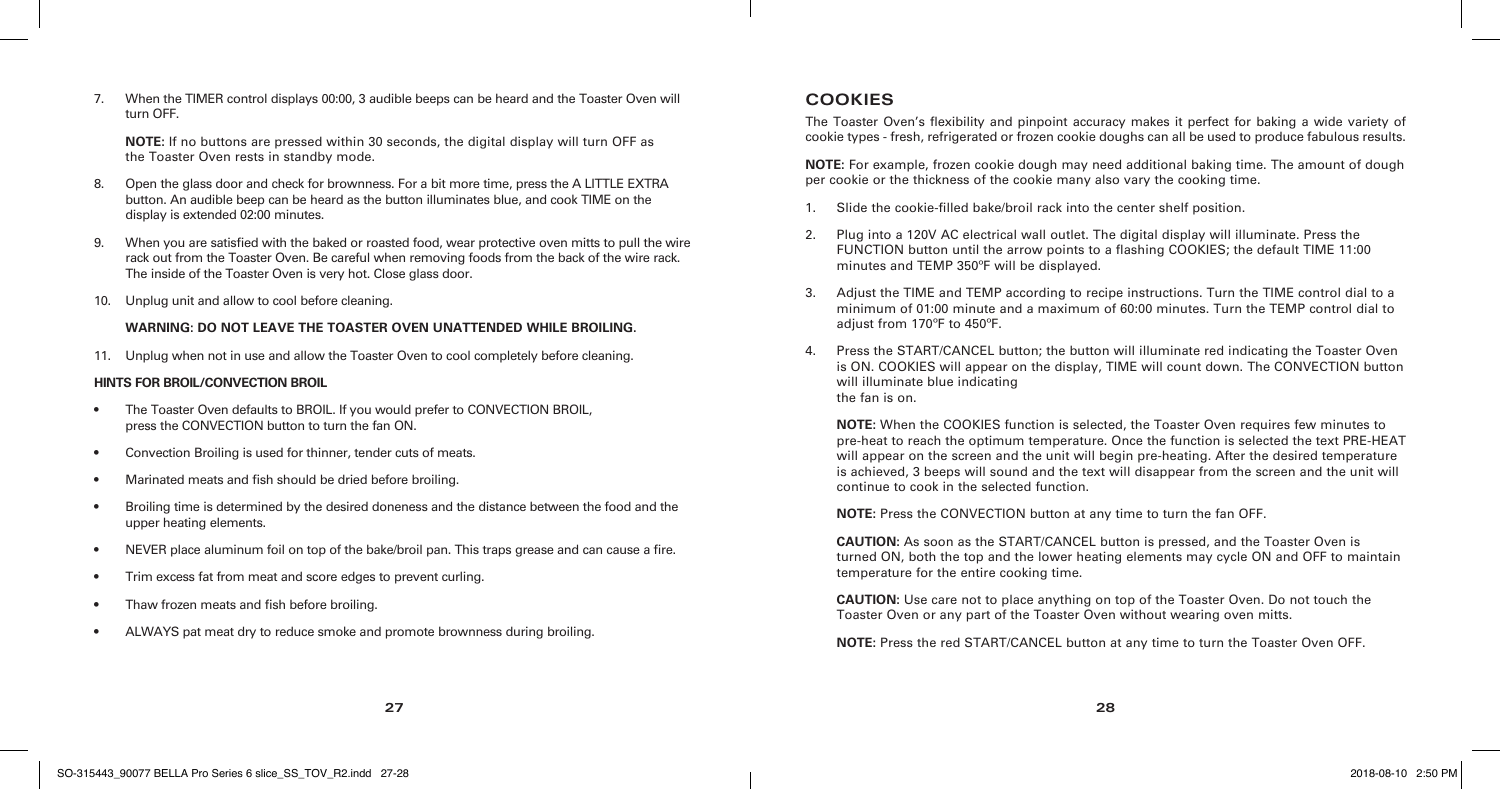5. When the TIMER control displays 00:00, 3 audible beeps can be heard and the Toaster Oven will turn OFF.

**NOTE:** If no buttons are pressed within 30 seconds, the digital display will turn OFF as the Toaster Oven rests in standby mode.

- 6. Open the glass door and check for brownness. For a bit more time, press the A LITTLE EXTRA button. An audible beep can be heard as the button illuminates blue, and cook TIME on the display is extended 02:00 minutes.
- 7. When you are satisfied with the cookies, wear protective oven mitts and pull the bake/broil pan out from the Toaster Oven. Be careful when removing foods from the back of the wire rack. The inside of the Toaster Oven is very hot. Close glass door.
- 8. Unplug unit and allow to cool before cleaning.

#### **WARNING: DO NOT LEAVE THE TOASTER OVEN UNATTENDED WHILE BAKING COOKIES.**

9. Unplug when not in use and allow the Toaster Oven to cool completely before cleaning.

#### **WARM**

**CAUTION:** NEVER use plastic containers in the Toaster Oven.

**NOTE:** Please read previous section entitled "Cooking Containers" for before placing any food in the Toaster Oven for warming.

- 1. The WARM function maintains previously cooked foods at 150°F to 200ºF, for up to 00:99 minutes.
- 2. Make sure the crumb tray is in place in the bottom of the Toaster Oven.
- 3. Open the glass door. Place food on the bake/broil pan or in an oven-proof dish, then place on thecenter of the wire rack so air flows around all sides of the food.
- 4. Close the glass door.
- 5. Plug into a 120V AC electrical wall outlet. The digital display will illuminate. Press the FUNCTION button until the arrow points to a flashing WARM; the default TIME 90:00 minutes and TEMP 170ºF will be displayed.
- 6. To adjust the TIME, turn the TIME control dial to a minimum of 01:00 minute and a maximum of 99:00 minutes. Turn the TEMP control dial to adjust from 150ºF to 200ºF.
- 7. Press the START/CANCEL button; the button will illuminate red indicating the Toaster Oven is ON. REHEAT will appear on the display, TIME will count down.

**NOTE:** When the WARM function is selected, the Toaster Oven requires few minutes to preheat to reach the optimum temperature. Once the function is selected the text PRE-HEAT will appear on the screen and the unit will begin pre-heating. After the desired temperature is achieved, 3 beeps will sound and the text will disappear from the screen and the unit will continue to cook in the selected function.

**NOTE:** Press the CONVECTION button at any time to turn the fan ON.

**CAUTION:** As soon as the START/CANCEL button is pressed, and the Toaster Oven is turned ON, both the top and the lower heating elements may cycle ON and OFF to maintain temperature for the entire cooking time.

**CAUTION:** Use care not to place anything on top of the Toaster Oven. Do not touch the Toaster Oven or any part of the Toaster Oven without wearing oven mitts.

**NOTE:** Press the red START/CANCEL button at any time to turn the Toaster Oven OFF.

8. When the TIMER control displays 00:00, 3 audible beeps can be heard and the Toaster Oven will turn OFF.

**NOTE:** If no buttons are pressed within 30 seconds, the digital display will turn OFF as the Toaster Oven rests in standby mode.

- 9. Open the glass door and check for warming progress. For a bit more time, press the EXTRA TIME button. An audible beep can be heard as the button illuminates blue, and cook TIME on the display is extended 10:00 minutes.
- 10. Be careful when removing foods from the back of the wire rack. The inside of the Toaster Oven is very hot. Close glass door.
- 11. Unplug unit and allow to cool before cleaning.

#### **WARNING: DO NOT LEAVE THE TOASTER OVEN UNATTENDED WHILE USING THE KEEP WARM FUNCTION.**

12. Unplug when not in use and allow the Toaster Oven to cool completely before cleaning.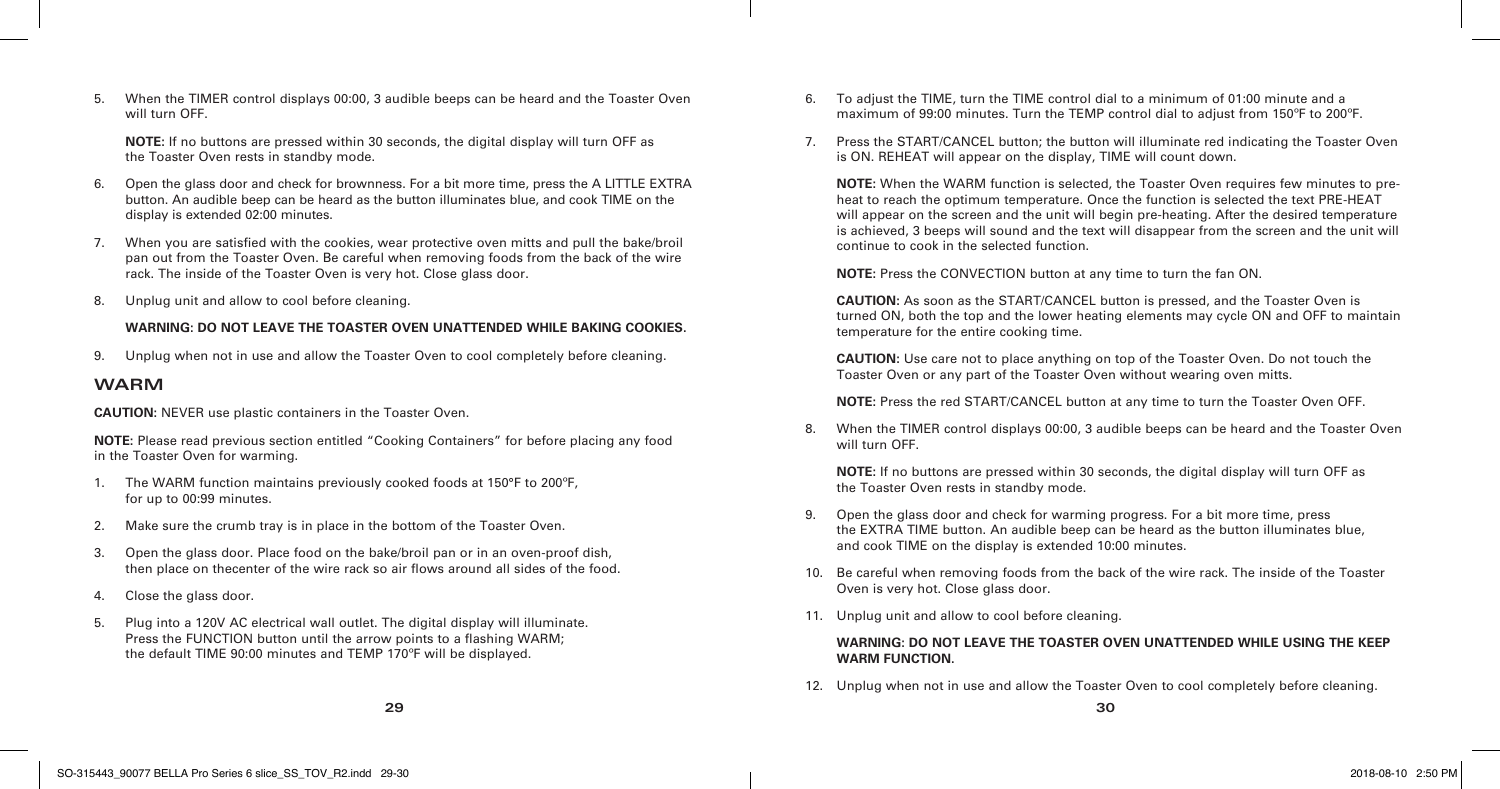# **CONVECTION REHEAT**

**NOTE:** Please read previous section entitled "Convection Cooking" for additional information.

**CAUTION:** NEVER use plastic containers in the Toaster Oven.

**NOTE:** Please read previous section entitled "Cooking Containers" for before placing any food in the Toaster Oven for reheating.

- 1. Make sure the crumb tray is in place in the bottom of the Toaster Oven.
- 2. Open the glass door. Place food on the bake/broil pan or in an oven-proof dish, then place on the center of the wire rack so air flows around all sides of the food.
- 3. Close the glass door.
- 4. Plug into a 120V AC electrical wall outlet. The digital display will illuminate. Press the FUNCTION button until the arrow points to a flashing REHEAT; the default TIME 15:00 minutes and TEMP 350ºF will be displayed.
- 5. To adjust the TIME, turn the TIME control dial to a minimum of 01:00 minute and a maximum of 60:00 minutes. Turn the TEMP control dial to adjust from 170ºF to 450ºF.
- 6. Press the START/CANCEL button; the button will illuminate red indicating the Toaster Oven is ON. REHEAT will appear on the display, TIME will count down.

**NOTE:** Press the blue CONVECTION button at any time to turn the fan ON.

**CAUTION:** As soon as the START/CANCEL button is pressed, and the Toaster Oven is turned ON, both the top and the lower heating elements may cycle ON and OFF to maintain temperature for the entire cooking time.

**CAUTION:** Use care not to place anything on top of the Toaster Oven. Do not touch the Toaster Oven or any part of the Toaster Oven without wearing oven mitts.

**NOTE:** Press the red START/CANCEL button at any time to turn the Toaster Oven OFF.

7. When the TIMER control displays 00:00, 3 audible beeps can be heard and the Toaster Oven will turn OFF.

**NOTE:** If no buttons are pressed within 30 seconds, the digital display will turn OFF as the Toaster Oven rests in standby mode.

- 8. Open the glass door and check for reheat progress. For a bit more time, press the A LITTLE EXTRA button. An audible beep can be heard as the button illuminates blue, and cook TIME on the display is extended 05:00 minutes.
- 9. When you are satisfied with the reheated food, wear protective oven mitts and pull the wire rack out from the Toaster Oven. Be careful when removing foods from the back of the wire rack. The inside of the Toaster Oven is very hot. Close glass door.
- 10. Unplug unit and allow to cool before cleaning.

#### **WARNING: DO NOT LEAVE THE TOASTER OVEN UNATTENDED WHILE REHEATING FOODS.**

11. Unplug when not in use and allow the Toaster Oven to cool completely before cleaning.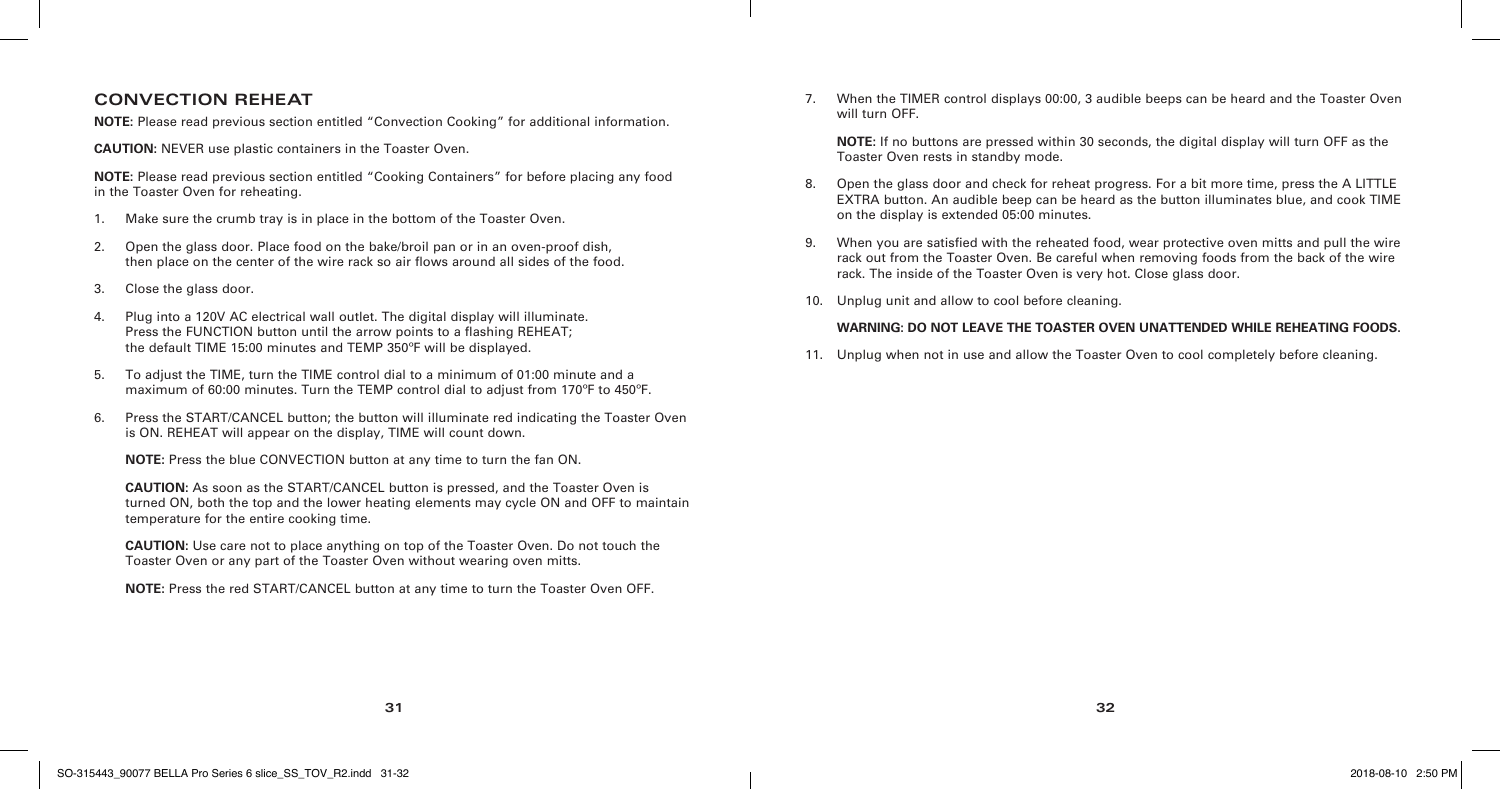### **USER MAINTENANCE INSTRUCTIONS**

This appliance requires little maintenance. It contains no user serviceable parts. Do not try to repair it yourself. Any servicing that requires disassembly other than cleaning must be performed by a qualified appliance repair technician.

# **CARE & CLEANING INSTRUCTIONS**

- 1. Allow the Toaster Oven and all accessories to cool completely before cleaning.
- 2. Clean the outside of the Toaster Oven with a damp cloth and dry thoroughly. A nonabrasive liquid cleaner may be used for stubborn stains. Rinse and dry thoroughly. Do not use metal scouring pads or abrasive cleaners that will scratch the surface.
- 3. Clean interior with a mild or non-abrasive cleaner and plastic scouring pad after each use to avoid build-up. Do not rub too hard as surface can be scratched.
- 4. To remove baked-on food, pour a small amount of cooking oil onto the food and allow to stand for 5 to 10 minutes. Remove the softened food with a soft cloth. Do not use steel wool, scouring pads or abrasive cleaners.
- 5. Rinse and dry thoroughly before closing the glass door. Clean the glass door with a cloth or sponge dampened with warm, sudsy water. Dry thoroughly.
- 6. Wash bake/broil pan, wire rack, and crumb tray in soapy water and dry thoroughly.
- 7. If crumbs and spills have accumulated on the crumb tray, wipe with a damp cloth. Always dry the crumb tray thoroughly before replacing.
- 8. **DO NOT** use abrasive cleaners or metal scouring pads to clean bake/broil pan, wire rack, wire rack, or crumb tray. For stubborn stains, clean with a nylon or polyester mesh pad and a mild, non-abrasive cleaner. Rinse and dry thoroughly.

**CAUTION: DO NOT** use spray-on or other oven cleaners. Using these types of cleaners may cause cosmetic and/or electrical damage to the Toaster Oven.

# **STORING INSTRUCTIONS**

- 1. Unplug unit, allow to cool, and clean before storing.
- 2. Slide the bake/broil assembly (wire rack and bake/broil pan) into the lower shelf position.
- 3. Store Toaster Oven in its box in a clean, dry place.
- 4. Never store appliance while it is hot or still plugged in.
- 5. Never wrap cord tightly around the appliance. Do not put any stress on the cord where it enters the unit, as it could cause the cord to fray and break.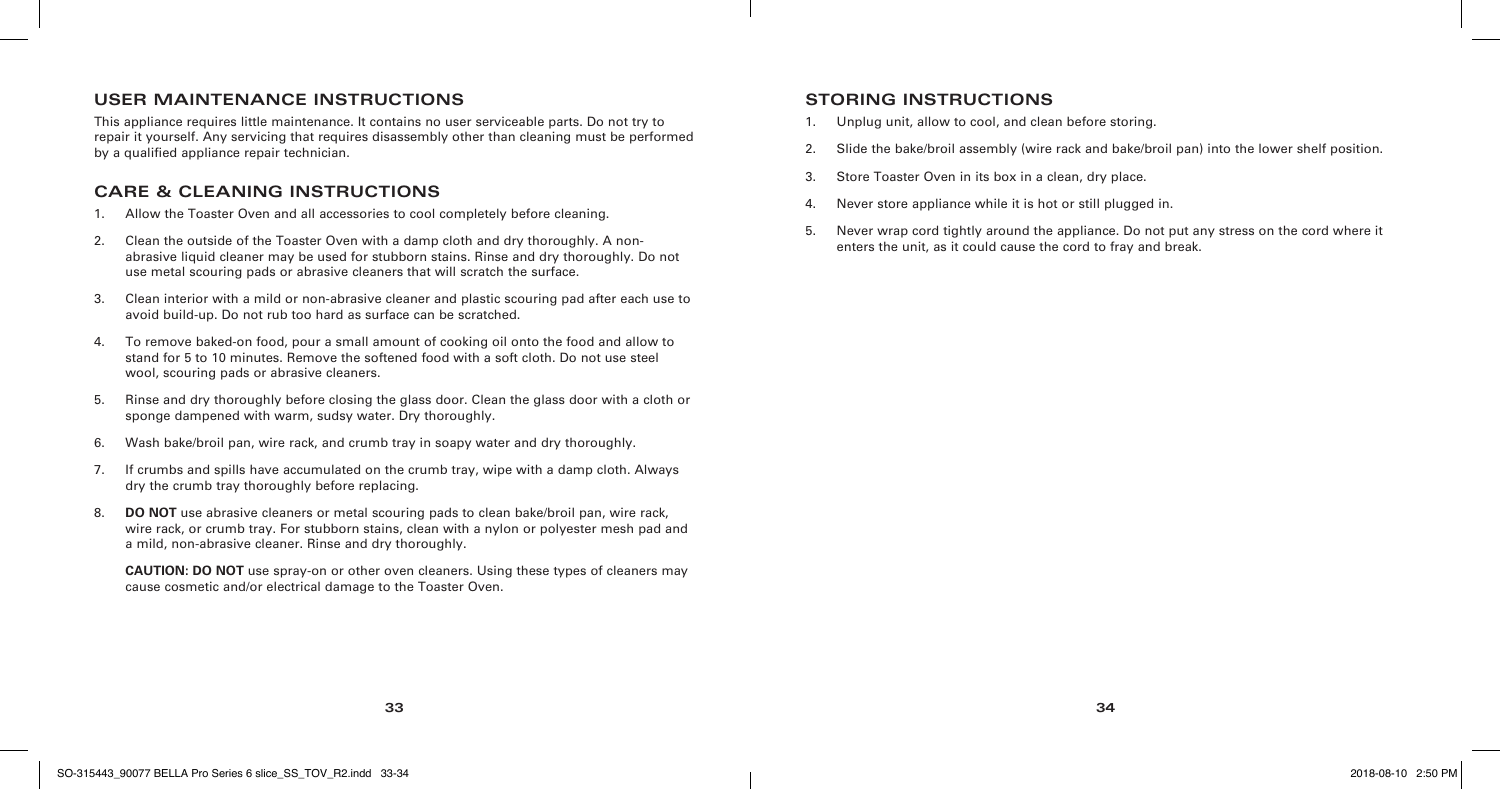# **Limited Two-Year Warranty**

SENSIO Inc. hereby warrants that for a period of **TWO YEARS** from the date of purchase, this product will be free from mechanical defects in material and workmanship, and for 90 days in respect to non-mechanical parts. At its sole discretion, SENSIO Inc. will either repair or replace the product found to be defective, or issue a refund on the product during the warranty period.

#### **Exclusions:**

The warranty does not cover normal wear of parts or damage resulting from any of the following: negligent use of the product, use of improper voltage or current, improper routine maintenance, use contrary to the operating instructions, disassembly, repair, or alteration by anyone other than qualified SENSIO Inc. personnel. Also, the warranty does not cover Acts of God such as fire, floods, hurricanes, or tornadoes.

SENSIO Inc. shall not be liable for any incidental or consequential damages caused by the breach of any express

The warranty is only valid for the original retail purchaser from the date of initial retail purchase and is not transferable. Keep the original sales receipt, as proof of purchase is required to obtain warranty validation. Retail stores selling this product do not have the right to alter, modify, or in any way revise the terms and conditions of the warranty.

or implied warranty. Apart from the extent prohibited by applicable law, any implied warranty of merchantability or fitness for a particular purpose is limited in time to the duration of the warranty. Some states, provinces or jurisdictions do not allow the exclusion or limitation of incidental or consequential damages, or limitations on how long an implied warranty lasts, and therefore, the above exclusions or limitations may not apply to you. The warranty covers specific legal rights which may vary by state, province and/or jurisdiction.

#### **How To Obtain Warranty Service:**

You must contact Customer Service at our toll-free number: 1-866-832-4843. A Customer Service Representative will attempt to resolve warranty issues over the phone. If the Customer Service Representative is unable to resolve the problem, you will be provided with a case number and asked to return the product to SENSIO Inc. Attach a tag to the product that includes: your name, address, daytime contact telephone number, case number, and description of the problem.

Also, include a copy of the original sales receipt. Carefully package the tagged product with the sales receipt, and send it (with shipping and insurance prepaid) to SENSIO Inc.'s address. SENSIO Inc. shall bear no responsibility or liability for the returned product while in transit to SENSIO Inc.'s Customer Service Center.